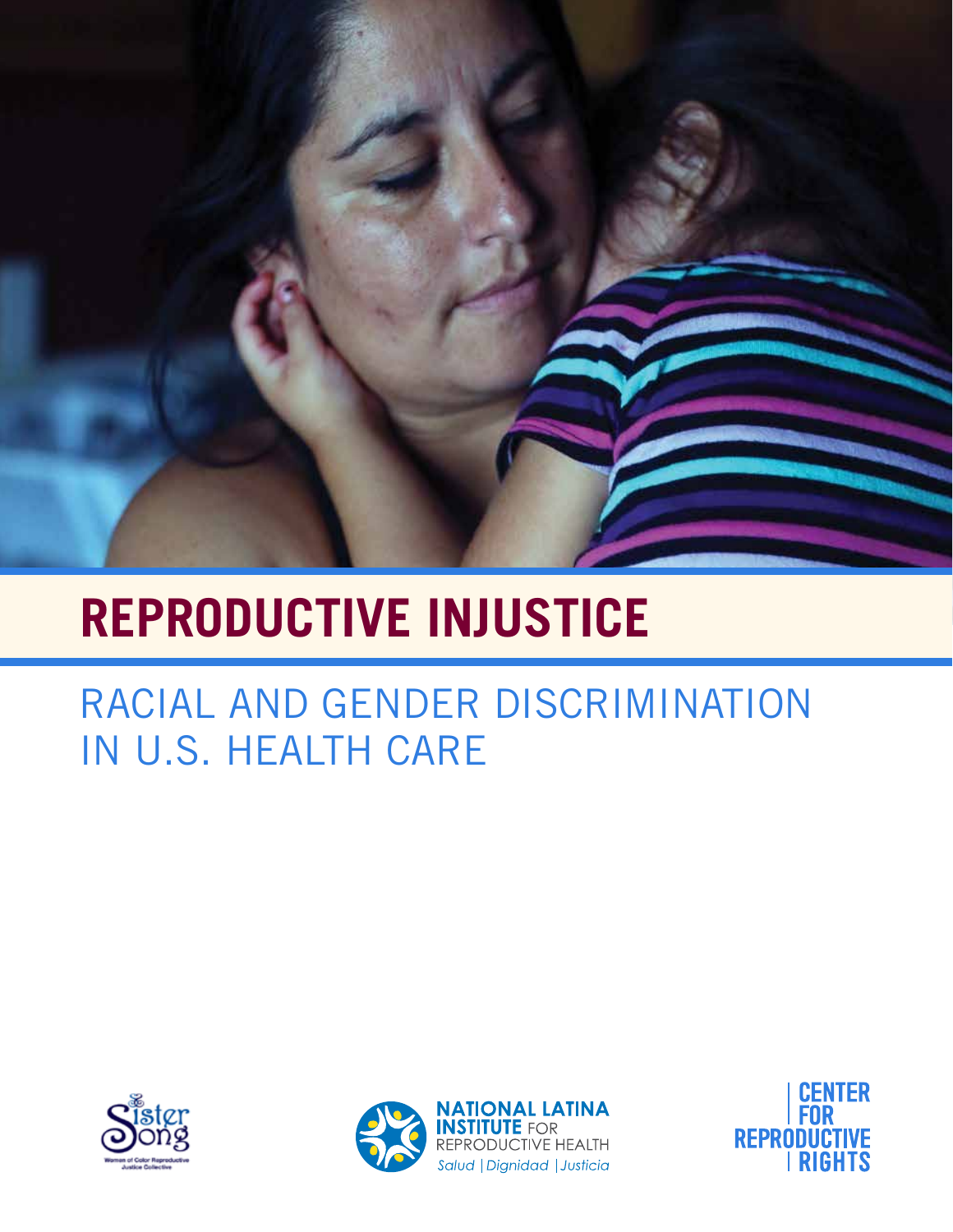# RACIAL AND GENDER DISCRIMINATION IN U.S. HEALTH CARE

# **REPRODUCTIVE INJUSTICE**

*A Shadow Report for the UN Committee on the Elimination of Racial Discrimination* 

**Cover photo credit:** Jennifer Whitney, jennwhitney.com.

**Cover photo caption:** Pilar could not afford surgery in the U.S. to remove a tumor that developed after the birth of her last child. A last minute trip to a doctor in Mexico saved her life, but she was forced to risk her life once again to cross the border and be reunited with her children.

## **Center for Reproductive Rights**

## **ReproductiveRights.org NuestroTexas.org**

For 20 years, the Center for Reproductive Rights has used the law to advance reproductive freedom as a fundamental human right that all governments are legally obligated to protect, respect, and fulfill.

### **National Latina Institute for Reproductive Health**

### **LatinaInstitute.org NuestroTexas.org**

The National Latina Institute for Reproductive Health is the only national reproductive justice organization dedicated to building Latina power to advance health, dignity, and justice for 25 million Latinas, their families, and communities in the United States through leadership development, community mobilization, policy advocacy, and strategic communications.

## **SisterSong Women of Color Reproductive Justice Collective SisterSong.net**

SisterSong Women of Color Reproductive Justice Collective formed in 1997 as a national membership organization to build an effective network of individuals and organizations to improve institutional policies and systems that impact the lives of marginalized women. SisterSong's mission is to strengthen and amplify the collective voices of Indigenous women and women of color to achieve reproductive justice by eradicating reproductive oppression and securing human rights.

## **© 2014 Center for Reproductive Rights**

Printed in the United States

Any part of this report may be copied, translated, or adapted with permission from the authors, provided that the parts copied are distributed free or at cost (not for profit) and the Center for Reproductive Rights is acknowledged as the author. Any commercial reproduction requires prior written permission from the author. The Center for Reproductive Rights would appreciate receiving a copy of any materials in which information from this report is used.

## **Center for Reproductive Rights**

120 Wall Street, 14th Floor New York, NY 10005 United States

Tel +1 917 637 3600 Fax +1 917 637 3666

publications@reprorights.org

**reproductiverights.org drawtheline.org**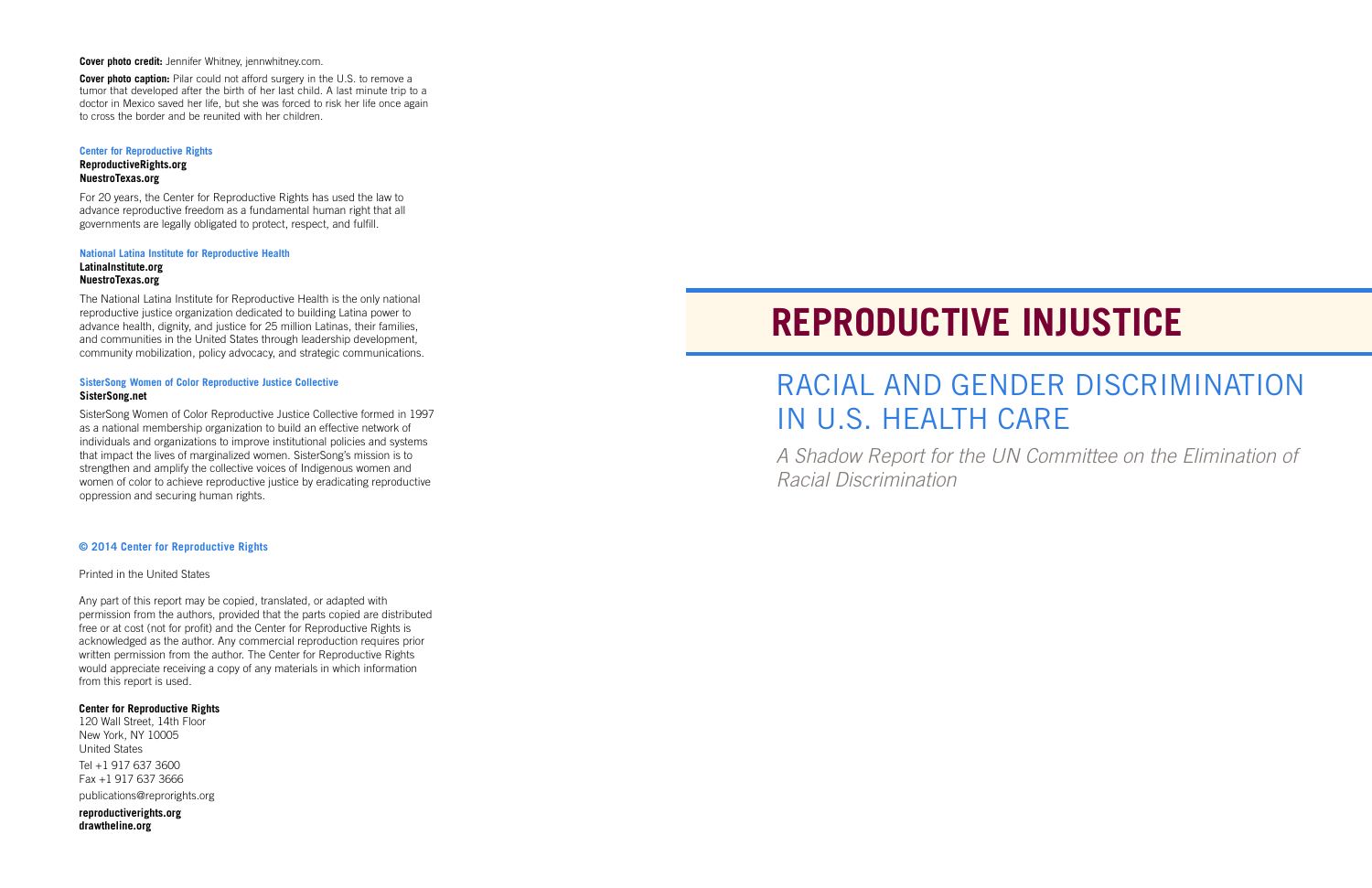## **TABLE OF CONTENTS**

## **10 Reviewing the U.S. Record on Racial Discrimination**

## **11 Women's Rights to Equality and Non-Discrimination under ICERD**

## **12 Racial Disparities in Maternal Mortality**

- **6 Executive Summary**
- 
- 
- -
	- 2. U.S. Government Response
	-
	-
	- 5. Suggested Recommendations

1. Increased Disparities in Maternal Mortality *Spotlight: Black Women in the South* 3. International Human Rights Standards 4. Recommended Questions to the U.S. Government

## **30 Discrimination against Non-Citizen Women in Access to Health Care**

1. Barriers to Health Care Coverage and Access for Non-Citizen Women *Spotlight: Rio Grande Valley of Texas* 3. International Human Rights Standards 4. Recommended Questions to the U.S. Government

- -
- 2. U.S. Government Response
- 
- 
- 5. Suggested Recommendations
- **38 Endnotes**

*Sylvia (left), from Mission, Texas, has not been able to get contraception or a screening for cervical cancer since the local family planning closed in 2011.* 

BRAVE, HONE

and if you be"

*Photo Credit: Jennifer Whitney*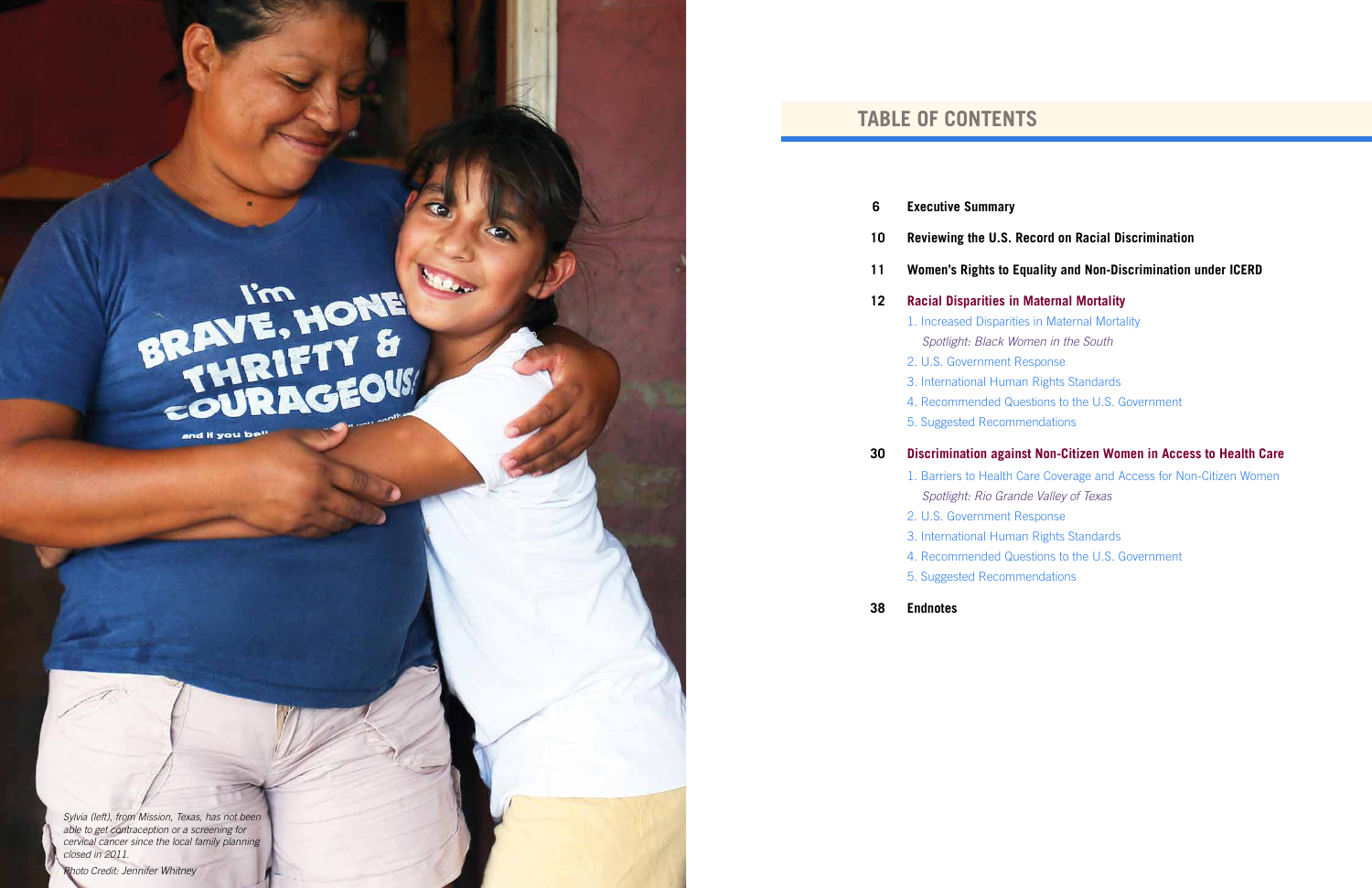coverage, primarily through passage of the Affordable Care Act. However, political resistance to this law—especially in states with the highest rates of uninsured, people living in poverty, and maternal mortality—threaten to undermine the goals of the legislation to increase access to health care and reduce health disparities.

- lack of information about sexuality and sexual health;
- lack of access to sexual and reproductive health care; and
- poor quality of sexual and reproductive health information and services.

In May 2014, the Center for Reproductive Rights and SisterSong Women of Color Reproductive Justice Collective gathered first-hand accounts of Black women living in the South in order to better understand the role of racial and gender discrimination in their reproductive and sexual lives. The narratives, analyzed for the first time in this report, show that the U.S. government has failed to implement the Committee's recommendations. Women living in Georgia and Mississippi—two states with the highest rates of maternal death in the country shared their experiences with the health care system from the time of their first sexual activity through childbirth. Their stories reveal key inequalities in the health care system for women of color, including:

- 
- discrimination in the health care system;
- 
- 

Policy change is necessary, but these stories demand much more. Eliminating disparities in reproductive health care, including maternal mortality, will require proactive steps by the U.S. government to: increase both general and pregnancy related coverage of uninsured women; improve access to contraceptive services and maternal health care; train healthcare providers to avoid racial stereotypes and provide high quality care to all women; ensure comprehensive sexuality education and information; and provide adequate social supports for recent parents, including paid parental leave. In addition, the U.S. should strengthen monitoring and accountability measures for maternal mortality in line with human rights standards.

## **DISCRIMINATION AGAINST NON-CITIZEN WOMEN IN ACCESS TO HEALTH CARE**

U.S. policy excludes large groups of immigrants from eligibility for public health insurance, thereby greatly restricting the ability of immigrants to access health care. The Affordable Care Act incorporated restrictions set in place in 1996 that require non-citizens who are lawfully present in the U.S. to wait five years before they can enroll in Medicaid (although some states, including those with large immigrant populations like Texas, do not allow lawfully residing immigrants to enroll even after completion of the waiting period). Moreover, undocumented immigrants are completely barred from Medicaid, and the Affordable Care Act prohibits this group from purchasing private insurance on the newly developed health insurance exchanges, even with their own money.

## **EXECUTIVE SUMMARY**

When it ratified the International Convention on the Elimination of All Forms of Racial Discrimination (ICERD), the United States committed to ensure the right to health care free from all forms of racial discrimination to all within its borders. Yet, as the U.S. prepares to report to the U.N. expert body charged with monitoring U.S. progress on implementation of these commitments, discrimination in health care remains entrenched. This report evaluates the U.S. record on addressing racial and gender discrimination in sexual and reproductive health care. Recognizing that discrimination exists in both law and fact, we focus on the need for policy change as well as proactive measures to address the structural forms of discrimination that inhibit the ability of women of color and immigrant women to exercise their human right to health.

## **RACIAL DISPARITIES IN MATERNAL MORTALITY**

Maternal mortality is a human rights crisis in the United States. Between 1990 and 2013, as the overwhelming majority of countries dramatically reduced the incidence of maternal mortality, the maternal mortality ratio in the U.S. more than doubled from 12 to 28 maternal deaths out of every 100,000 live births. Racial disparities fuel this crisis. For the last four decades, Black women have been dying in childbirth at a rate three to four times their White counterparts. Cities and states with a high African American population also have the highest rates of maternal mortality in the country; in some areas of Mississippi, for example, the rate of maternal death for women of color exceeds that of Sub-Saharan Africa, while the number of White women who die in childbirth is too insignificant to report.

In addition to race, drivers of maternal mortality in the U.S. include social determinants of health such as poverty and lack of health insurance. Women of color are much more likely than White women to live in poverty and to lack health insurance. Because of these barriers to health care access, women of color are far more likely to exhibit risk factors for maternal death, such as diabetes and heart disease. Disparities in quality of care also persist for women of color and poor women and, in some cases, are growing worse—the U.S. Department of Health and Human Services identified maternal mortality as one of the most rapidly deteriorating areas of health quality over the past three years.

In its 2008 Concluding Observations, the Committee on the Elimination of Racial Discrimination (Committee) expressed concern about persistent disparities in sexual and reproductive health, including maternal mortality. It recommended the U.S. increase efforts to expand health insurance coverage, facilitate access to maternal health care and family planning, and improve sexuality education and information. The U.S. government has taken some steps to improve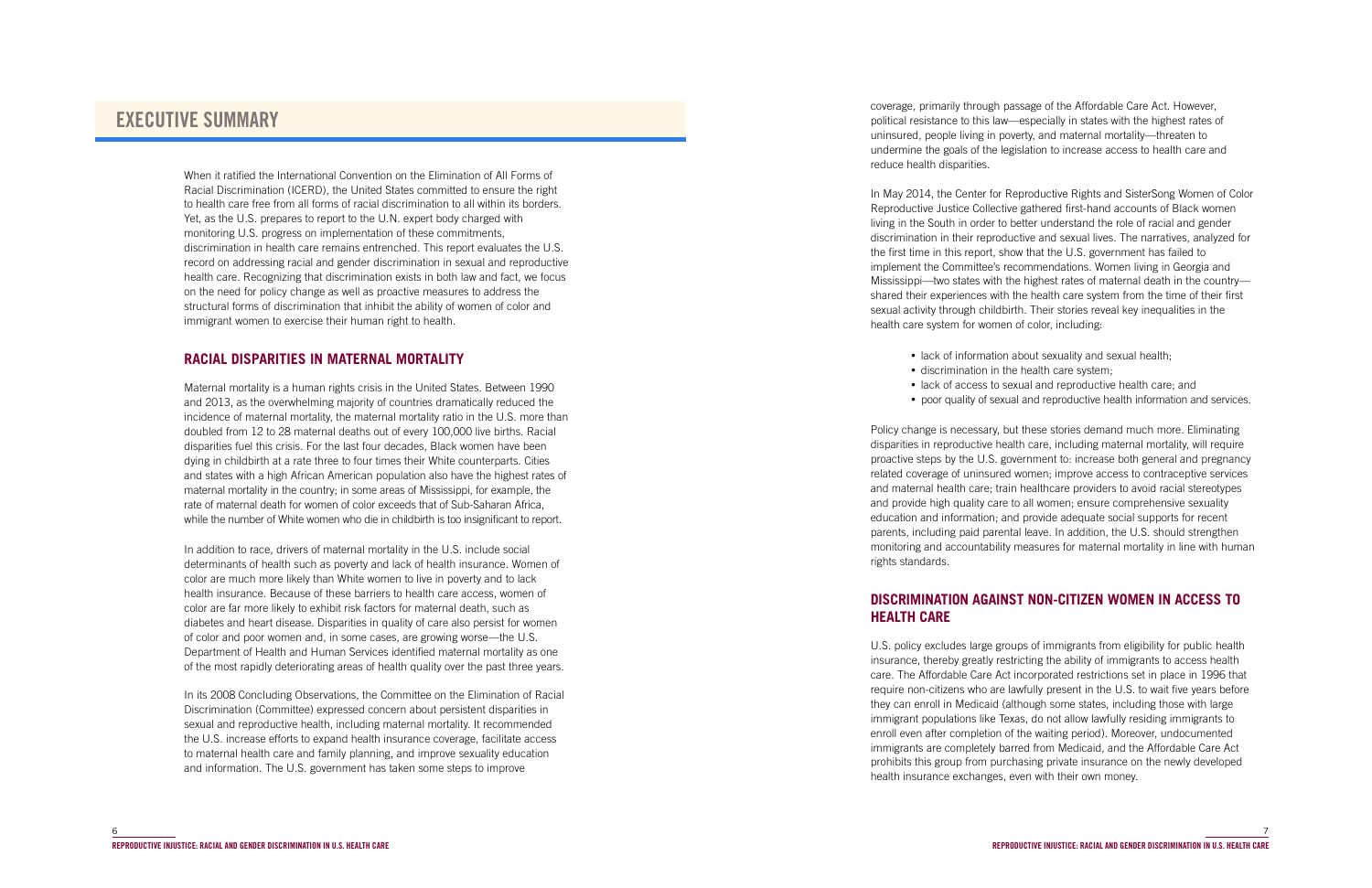

These restrictions exacerbate existing barriers to coverage for immigrant women. Immigrants are more likely to work in low-wage jobs that lack employer-based insurance, and immigrant women of reproductive age are approximately 70% more likely than their U.S.-born peers to lack health insurance. These barriers to public and private insurance mean they are often unable to receive the preventive reproductive health care they need, including contraception, prenatal care, screenings for breast and cervical cancer, and tests for HIV/AIDS and other sexually transmitted infections.

Meanwhile, the reproductive health safety net that provides family planning services to low-income women who do not qualify for Medicaid has come under attack at the federal and state level. Funding for the Title X family planning program has been cut to below 2008 levels, even as the population in need of its services has grown. Latinas represent the fastest growing group in need of publicly funded contraception, with a growth of 47% in the decade between 2000 and 2010 compared to a 4% growth in need among White women.

In addition, states are slashing their own family planning budgets and passing ideologically motivated policies to further restrict access to preventive reproductive health care. For example, a combination of funding cuts and other restrictions on family planning has most severely impacted low-income Latinas and immigrants living in the Lower Rio Grande Valley of Texas. As documented in a recent report by the Center for Reproductive Rights and the National Latina Institute for Reproductive Health – *Nuestra Voz, Nuestra Salud, Nuestro Texas:*  **The Fight for Reproductive Health in the Rio Grande Valley** – the loss of family planning services in one of the most medically underserved areas of the country has created a health crisis for immigrant women and their families. Now without any source of affordable health care, they are facing numerous consequences to their health: cervical and breast cancer that could have been detected and treated early, chronic pain from untreated reproductive health conditions, and unintended pregnancies from the inability to access affordable contraception.

This Committee has made it clear that the right to non-discrimination in the exercise of the right to health applies to all regardless of citizenship status. Any differential treatment between non-citizens and citizens must not amount to discrimination on the basis of citizenship status, race, ethnicity, or other grounds. U.S. policy excluding qualified immigrants from eligibility for Medicaid and undocumented immigrants from participation in the ACA's health insurance exchanges fulfills no legitimate aim and is incompatible with government obligations under the Convention. In addition to repealing these exclusions, the government should maximize sexual and reproductive health access by allocating health resources on an equitable basis, prioritizing the needs of the most marginalized populations, including immigrants, low-income, and rural women.

> *Non-citizens living in extreme poverty in the Rio Grande Valley are not eligible for public health insurance because of their immigration status. Photo Credit: Jennifer Whitney*, *jennwhitney.com.*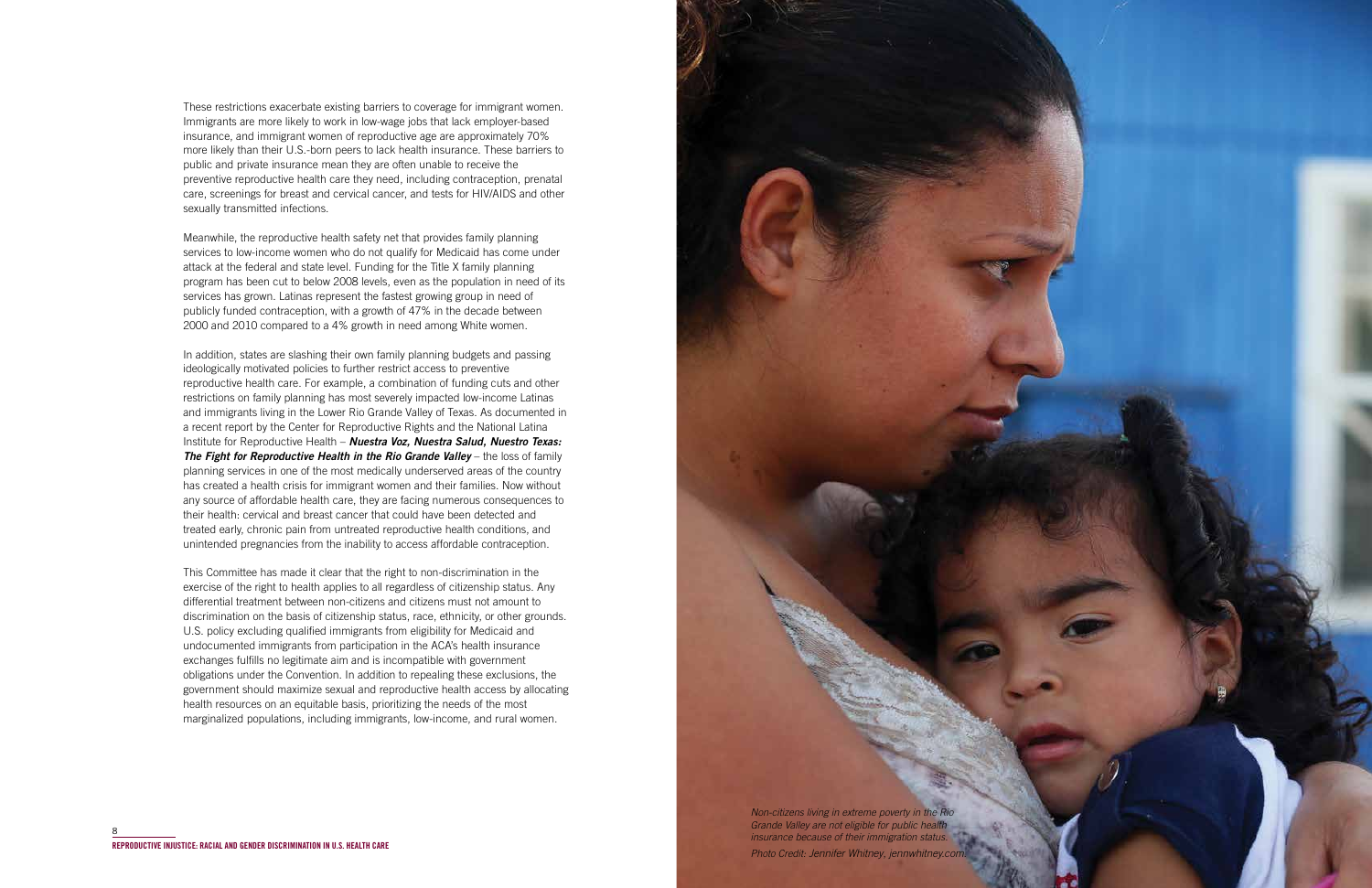The Committee takes a substantive and intersectional approach to interpreting the right to non-discrimination as set forth in Article 1. In its General Recommendation 25, the Committee recognizes the importance of analyzing racial discrimination from a gender perspective: in particular, addressing the "circumstances in which racial discrimination only or primarily affects women, or affects women in a different way, or to a different degree than men."<sup>3</sup> The recognition that certain people may experience multiple and intersecting forms of discrimination underlies the principle of equality under ICERD, which includes both formal equality (*de jure*) before the law, and substantive equality (*de facto*) in the exercise of one's human rights.4

With respect to assessing discrimination against women, human rights bodies have urged governments to analyze discriminatory power structures—including historical and socialized roles of women, gender stereotypes, and laws and policies—and how these structures affect the ways that differently situated women experience discrimination. In its General Recommendations, the Committee has requested that states identify the specific "disadvantages, obstacles and difficulties" women face when exercising their human rights under ICERD.<sup>5</sup>

Further, the Committee has called on states to ensure they are taking the necessary steps to proactively address these impacts and to change the context in which discrimination arises. In periodic reviews of state compliance under ICERD, the Committee has urged states to address discrimination by amending laws, policies and practices, and by taking *proactive* steps, such as adopting temporary special measures to ensure that marginalized groups can effectively enjoy their human rights. In the last review of the United States, for example, the Committee recommended that the U.S. not only revise policies that inhibit lowincome women's access to health insurance, but also to take steps to increase access to reproductive health services, education, and information.<sup>6</sup>

Other human rights treaty bodies have taken a consistent approach. The Human Rights Committee, which monitors compliance with the International Covenant on Civil and Political Rights, has urged states to address both *de jure* and *de*  facto discrimination in private and public matters,<sup>7</sup> take efforts to eliminate gender stereotypes about women in family and society,<sup>8</sup> and address practices such as cutting funds to social programs that disproportionately impact women.<sup>9</sup> The HRC has also urged states to take affirmative measures to ameliorate social conditions such as poverty and unemployment that impact women's right to equality in health care.<sup>10</sup>

## **WOMEN'S RIGHTS TO EQUALITY AND NON-DISCRIMINATION UNDER ICERD**

In August 2014, the UN Committee on the Elimination of Racial Discrimination (Committee) will take stock of U.S. commitments to end racial discrimination. When the U.S. ratified the International Convention on the Elimination of All Forms of Racial Discrimination (ICERD)<sup>1</sup> in 1993, it agreed to take action to remedy discrimination in all its forms and at all levels of government. The government also agreed to report periodically to the body of independent human rights experts charged with monitoring state compliance under the treaty. The U.S. last reported to the Committee in 2008. In June 2013, the Obama administration submitted a comprehensive report updating the Committee on actions taken to address the Committee's priority concerns and recommendations from the prior review.2

This report fills the gaps in the U.S. government's report on the status of women's rights to substantive equality, non-discrimination, and other core human rights protected by the ICERD. Further, the information contained in this report responds to the Committee's 2008 Concluding Observations to the U.S. regarding the impact of gender and race discrimination on the enjoyment of the right to health. This report is intended to assist the Committee in evaluating U.S. progress on implementation since the last review and to recommend priorities for the Committee's interactive dialogue with the U.S. government in Geneva in August 2014.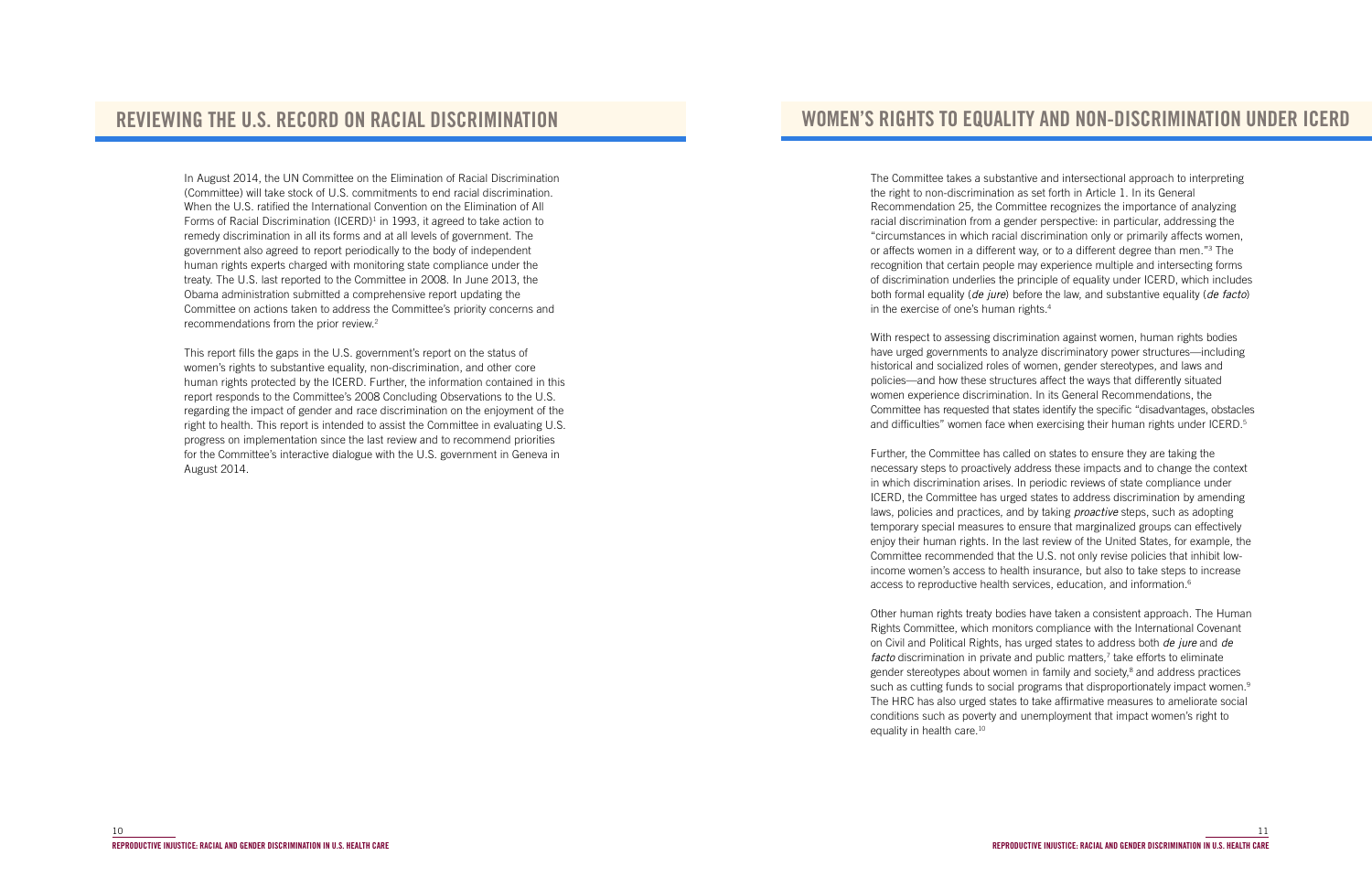American population have some of the highest rates of maternal mortality in the country. Washington, D.C., with its 50% Black population, has an MMR of 41.6, compared to the national average of 28. Fulton County, Georgia, which includes the city of Atlanta, has an MMR more than three times the national average there are 94 maternal deaths per 100,000 live births for African Americans, while the rate for White women is too insignificant to report at all.<sup>20</sup> In Chicksaw County, Mississippi, the MMR for women of color (595 per 100,000 live births) is higher than rates in countries of Sub-Saharan Africa, including Kenya (400) and Rwanda (320).<sup>21</sup>

Socioeconomic factors and geography also drive disparities. Women of color comprise more than half of U.S. women living in poverty, $22$  and the poverty rate for both Black women and Latinas is three times that of Whites.<sup>23</sup> High cost of health care, poor access to providers for women who depend on publicly financed care, a lack of prenatal care, and inadequate maternal and postnatal care all contribute to higher rates of maternal death in low-income women.24 A 2010 report by Amnesty International on maternal mortality in the U.S. showed that states with high poverty rates had MMRs that were 77% higher than states with a higher percentage of people living above the poverty line.<sup>25</sup> African Americans living in Southern states are not only more likely to be poor and uninsured, but also less likely to have access to health care and more likely to have chronic health conditions that are risk factors for maternal death, such as diabetes and heart disease.<sup>26</sup>

Poor health care quality also contributes to higher maternal mortality. The U.S. report acknowledges that "in many cases, health care quality in America could be improved."31 Not only are improvements in quality advancing slowly, but "few disparities in quality of care are narrowing." 32 Disparities in quality of care for racial minorities in the U.S. have long been documented. According to the 2013 National Healthcare Disparities Report, African Americans and Latinos received worse care on 40% of measures compared to Whites and poor people received worse care on 60% of measures compared to higher income people.<sup>33</sup> While no disparities for sexual and reproductive health showed marked improvement over time, two—the maternal mortality ratio and the number of reproductive age women receiving a Pap test—were categorized as showing the most rapid rate of *worsening* of all health disparities quality measures.<sup>34</sup>

The Committee on the Elimination of Discrimination against Women has recognized that "[t]he position of women will not be improved as long as the underlying causes of discrimination against women, and of their inequality, are not effectively addressed."11 The Committee on Economic, Social and Cultural Rights has reinforced this understanding of equality in its General Comments 16 and 20, noting that "[e]liminating discrimination in practice requires paying sufficient attention to groups of individuals which suffer historical or persistent prejudice instead of merely comparing the formal treatment of individuals in similar situations. States parties must therefore immediately adopt the necessary measures to prevent, diminish and eliminate the conditions and attitudes which cause or perpetuate substantive or de facto *discrimination."*12 To do this they must address the underlying stereotypes and socialized roles, structural barriers, and unequal outcomes that result in discrimination that disparately impacts certain groups.<sup>13</sup>

> The 2012 Report of the Agency for Healthcare Quality and Research found that access to health care is decreasing, especially for people of color and low-income groups.27 Consequently, low-income and uninsured Black women are already at high risk of maternal death by the time they become pregnant. Compared to White women, women of color fare significantly worse in key general health indicators including diabetes, obesity, heart disease, and hypertension.<sup>28</sup> These poor health indicators are often exacerbated during pregnancy, especially if they remain untreated, and are a driving force behind preventable maternal deaths.<sup>29</sup> The Centers for Disease Control and Prevention (CDC) points to an increase in pregnant women with chronic health conditions as a driving factor for the rise in maternal mortality between 2006 and 2009.30

This letter presents evidence of the failure of the U.S. to recognize and address the multiple and intersecting forms of discrimination against women of color in the area of health care. These examples show that the U.S. has violated its commitment under Article 5 of ICERD to take effective and proactive measures, including through allocation of resources and development of policies, to ensure that women of color and immigrant women can enjoy their right to health free from discrimination. In clarifying the obligations of the U.S. government with respect to the issues raised in this letter, it is critical for the Committee to identify both positive and negative duties to ensure the rights to equality and nondiscrimination.

## **A. RACIAL DISPARITIES IN MATERNAL MORTALITY**

Maternal mortality is a human rights crisis in the United States. The 2014 *Trends in Maternal Mortality* report issued jointly by WHO, UNICEF, UNFPA, the World Bank, and the UN Population Division shows that the maternal mortality ratio (MMR) in the US *increased* by 136% between 1990 and 2013, from 12 to 28 maternal deaths for every 100,000 live births.<sup>14</sup> This is nearly double the rate of Saudi Arabia and more than triple that of the United Kingdom.15 The U.S. is one of only 15 countries whose MMR has increased annually since 1990, and at 3.8%, it has the *highest level of annual increase in maternal death*  out of all countries surveyed in the joint report. Despite the fact that the U.S. spends an estimated \$98 billion per year on hospitalization during pregnancy and childbirth—twice as much as any other country $16$ —its MMR has more than doubled in the past 23 years.17

## **1. INCREASED DISPARITIES IN MATERNAL MORTALITY**

The causes of maternal mortality in the U.S. are multiple and complex,<sup>18</sup> but the problem must be understood in the context of pervasive racial and socioeconomic disparities. Nationwide, Black women are nearly four times as likely to die in childbirth as their White counterparts.<sup>19</sup> Areas with a high African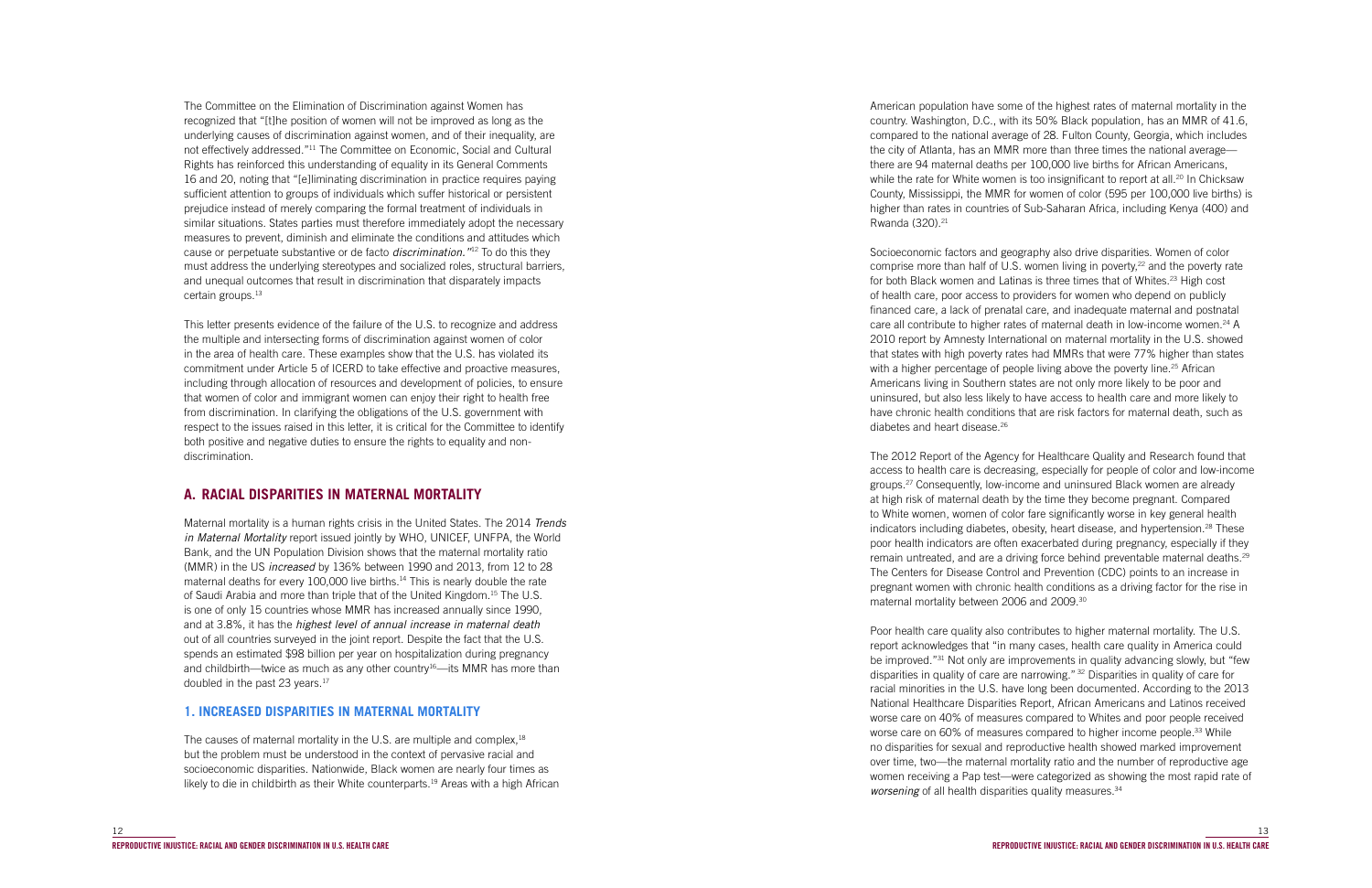15

## **SPOTLIGHT: BLACK WOMEN IN THE SOUTH**

In May 2014, the Center for Reproductive Rights and SisterSong Women of Color Reproductive Justice Collective spoke to Black women of reproductive age living in the South about their sexual and reproductive histories. The purpose of the project was to gather first-hand accounts of Southern Black women's sexual and reproductive lives from their first sexual activity through early parenthood in order to better understand the role of racial and gender discrimination. In May 2014, SisterSong facilitated two conversations, one in Jackson, Mississippi, and another in Atlanta, Georgia, with a total of 25 women. All participants gave consent for their stories to be shared in this report, but the names of participants have been changed out of respect for their privacy. (Quotes were lightly edited for readability; original transcripts are on file with the Center for Reproductive Rights.)

While these narratives were not collected as part of a randomized survey and therefore should not be generalized, the perspectives of this select group offer insights about discrimination against Black women living in the South, a group with particularly poor reproductive and sexual health indicators. Key themes that surfaced in the conversations include:

- lack of information about sexuality and sexual health;
- discrimination in the health care system;
- lack of access to sexual and reproductive health care; and
- poor quality of sexual and reproductive health services and information.

## **LACK OF ACCESS TO INFORMATION ON SEXUAL AND REPRODUCTIVE HEALTH**

Women reported that sexuality education was virtually nonexistent in Jackson and Atlanta and may have grown worse since they were adolescents. Kendra from Jackson did not learn anything about her body or about sex when she was younger. "I started having my period in the ninth grade . . . I started having sex at 16. . . . Boom, in the twelfth grade I'm already knocked up. . . . I tried to have an abortion. . . . I couldn't even say 'I'm pregnant' in the house because my only sex education was: 'This is a pad, this is a tampon.'"

The absence of comprehensive sexuality education in schools forced women to seek out information wherever they could, but it often proved inaccurate or incomplete. Destiny from Atlanta described her experience trying to learn about contraceptive use when she became sexually active:

[W]hen I was younger the stigma [prevented me from] buying my own condom so, you had to remind the guy to have a condom. You couldn't really talk to your mom about it. So far as family planning went, . . . I'd whisper it to my doctor when my mom wasn't in the room, and then try to just do as much as I could, on the sly, without getting caught. Which means most of the time it was pretty unsafe and dangerous. . . . Georgia teaches abstinence more than sex education. I learned how to say "no" a lot, but we didn't really learn a whole lot, [such as] if you said "yes" [to sex, then] this could happen, or if you said "yes," you should have [protection]. . . . I'd say I had more abstinence training than I had sex education.

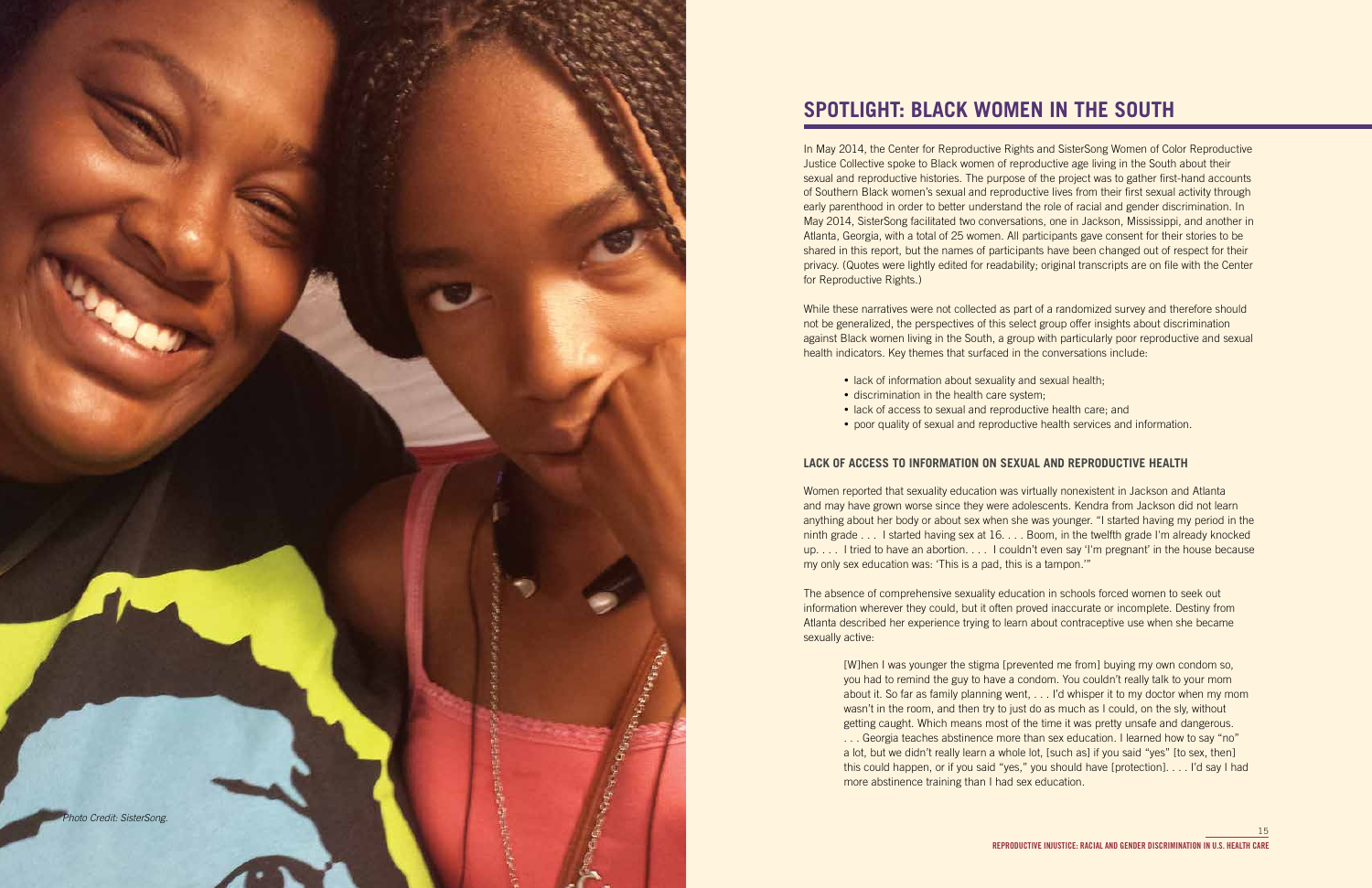Other women confirmed that service providers shame youth seeking contraception or other services that indicate they are engaging in sexual activity, and this can result in adolescents foregoing care. When Tiffany's sexually active daughter, a senior in high school, went to a local clinic seeking contraception, she was told by the health professional:

You've got other things in your life you need to be concerned about other than having sex. What do you need a [long-acting contraceptive] shot for? That makes absolutely no sense. You are too young for all of that, but since you requested it, we have to give it to you. But you may want to be focusing on your books; you don't need to be focusing on boys.

Adolescents who are questioning sexuality are especially challenged to find accurate, nonstigmatized information. After Courtney's 18-year-old daughter realized she was a lesbian, she made an appointment at her local Jackson health clinic.

She went in for her Pap [test], and she went in to get some information [about] the likelihood of getting [an STI] from another woman. . . . She asked her doctor and the nurses, they had this conversation: "What is the probability of me actually contracting something from another woman?" They were asking her about her sexual history [with men]. She was like, "Nope. Haven't been with a boy in years; I like women." They were like, "What?" First it was, "Oh, so you're a lesbian," [then] "You're not even old enough to really understand what that means yet. How do you really know that you like women?"

Negative stereotypes about Black women also affected women's experiences with the health care system when they sought reproductive health care. Kayla reported:

My daughter, my fifth daughter, was born with deformities. She had conjoined fingers, and she had an extra finger on one hand, and she only has two toes on her left foot. When they saw her [they made assumptions]. . . . Of course, I'm Black, I'm young, it's my fifth child, I'm under 25. The assumption by the hospital staff was I must have done drugs. The reason I know that is because as soon I woke up and got out of recovery, they questioned me about drug use five times. Then they came and did two blood draws . . . It made no sense for them to do it, and then they refused to let me have my baby for five hours. Finally, because they probably thought she was a fetal alcohol syndrome baby, and they thought I had done drugs, finally, they let me have my child. But [before this] they questioned my mom about whether or not I had done drugs; they questioned my boyfriend about whether or not I had done drugs.

Having encountered these stereotypes while giving birth, several women requested—and were denied—the presence of a traditional birth attendant to serve as a patient advocate during a subsequent childbirth. One woman from Jackson talked about the importance of having an advocate to ensure that stereotypes about Black women would not affect the quality of care she received, and that most importantly, her reproductive decisions would be respected: "Having someone who can tell you what questions to ask, what conversations to have with your care provider in the prenatal period is vital. That's one of the reasons why I am a staunch advocate for having a doula . . . if you're having a hospital birth, you need to have an advocate that is not related to you somehow."

Alexandra from Atlanta described how her knowledge about sex was self-taught. "I was educated on the street. That's not where you want to be educated. You want someone with knowledge to educate you." Another participant from Jackson said that she learned from her peers.

You couldn't go tell your parents [and say] "Hey, you know, I'm thinking about possibly . . ." No. You weren't going to sit down for a week [because she would be beaten by her parents if she told the truth]. That was just something that you couldn't do; it wasn't feasible. You went to the older kids, and nine times out of ten, the ones who were older than you, they've been down that road, they're probably already maybe one to two children in, so they weren't necessarily the best sources to go to, but . . .

After LaKeisha from Atlanta was unable to get the information she needed about practicing safe sex, she contracted an infection but confused it with a sexually transmitted disease.

I got my first yeast infection and I didn't know what to do. I thought I had a full-blown STD. I didn't even know what it was, and I let it go so far that I could barely sit down [from the pain]. . . . I couldn't tell anybody because I was so terrified. Then I came back [from the drugstore with yeast infection medication] and it went away in three days. I thought, "Alright, now I know what a yeast infection is."

## **DISCRIMINATION IN THE HEALTH CARE SYSTEM**

Even when young women were able to find a source for information about sexual health, they were stigmatized by parents, school officials, and health care professionals. Young women commonly felt shamed when they raised questions about sexuality, leading them in some cases to delay or avoid seeking information about sexual health services and information.

Kayla described a highly stigmatized environment for young women seeking sexual health information and services in Jackson. Policies restricting access in schools create a chilling effect on school officials' willingness to talk about sexual education.

The [school] clinic is prohibited from giving out condoms and they cannot [provide or talk about] birth control. The school district prohibits them from giving out birth control. I remember I went and talked to the nurse practitioner. The nurse practitioner told me that if kids come in and ask for condoms, she cannot give them condoms. In fact, when kids would ask her for condoms, she went so far as to throw them on the floor and say, "Hey, if you find anything you need in the room before you leave, feel free to pick it up and take it with you. . . ."

Kayla said that her daughter avoids seeking health services and information because of the stigma she encountered when trying to get contraception. "It is extremely hard for her to access family planning services. [The staff at the health clinic] told my daughter to go home and pray. . . . She has refused to go back. . . . She hasn't gotten back on long-term birth control because she won't go to any of these places because they're so horrid."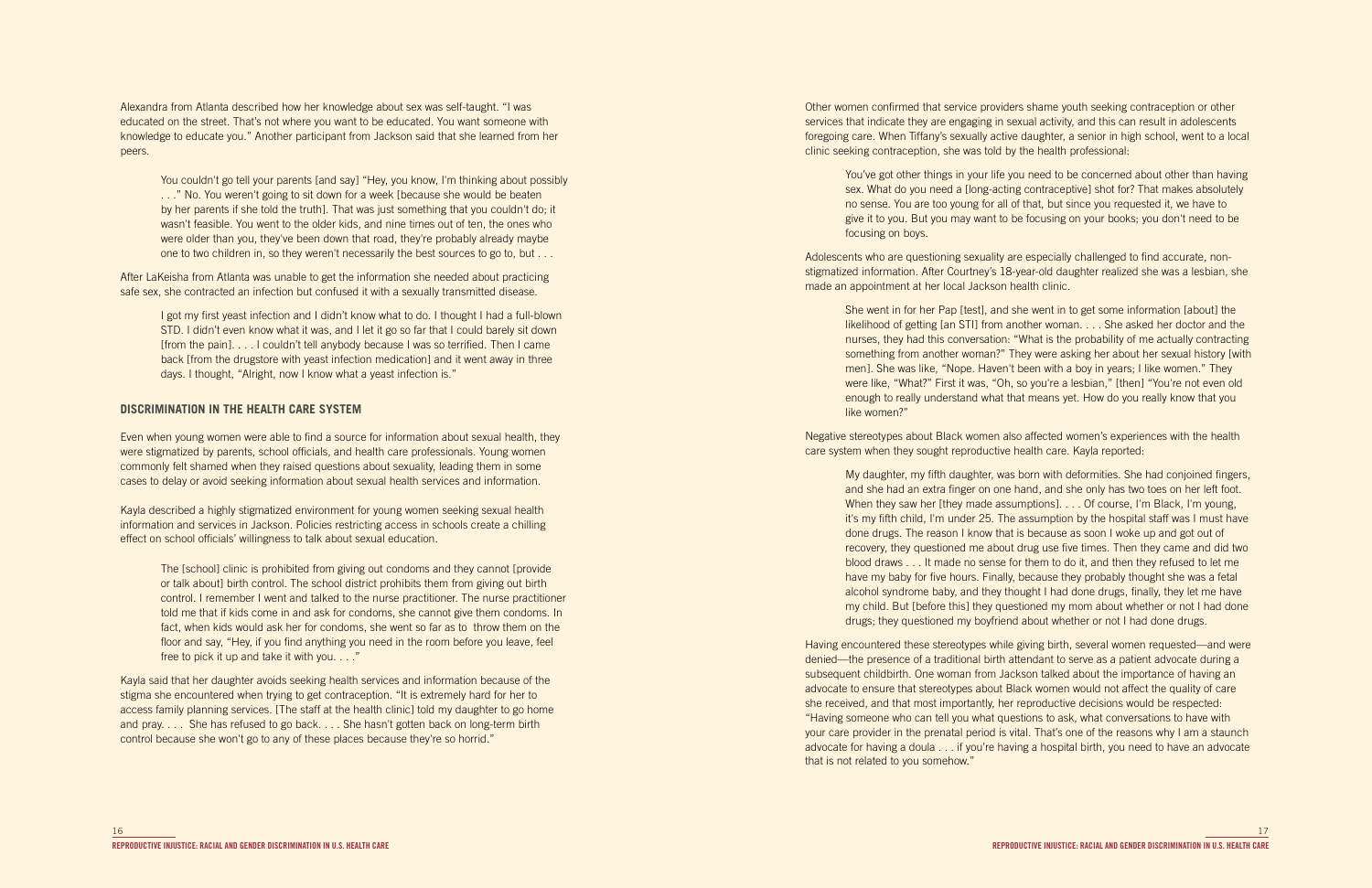## **LACK OF ACCESS TO REPRODUCTIVE HEALTH CARE**

## *Contraception*

Women reported minimal access to contraceptive services and information in their communities. In Jackson, for example, the family planning clinics close at 5 PM on weekdays and are not open on the weekends. Only one clinic that serves adult women is open late, but its services are restricted to testing for sexually transmitted infections. According to Kendra from the Jackson area, "Family planning information in my community is almost nonexistent. We have a family planning clinic in the medical mall, with very limited information, and if you want brochures you have to ask for the brochures; they don't have them out like they used to." Women who work during the day and are unable to take time off for a doctor's visit must go to extraordinary lengths to procure contraception.

Others were not aware of their right to access contraception. Kimberly, a pregnant woman from Atlanta, was unfamiliar with the term "family planning." She has never found a health care environment in which she felt comfortable discussing contraceptive options.

I'm kind of surprised to hear you use the phrase 'family planning.' I've never had anyone talk to me in terms of, "this health care is about you, [is there] any type of family planning you'd like to do? . . . Do you want to have babies?" [Health care providers] just assumed you were sexual and that you probably were unmarried and judgment was passed. No one ever said, "Do you want babies?" It was more like, "Don't have any [babies]" and basically, "Stop having sex." Then, if you don't [take precautions], the repercussion is a baby, and you don't want that if you're not married. . . I've never had a doctor that made me feel comfortable asking anything and everything.

Some were forced to confront negative stereotypes about Black women's sexuality and reproduction when seeking contraception. Aaliyah from Jackson said her doctor had assumed she would not or could not effectively use contraception: "After I had the baby, and I went back for my checkup . . . [the doctor] told me, 'I'll see you in six weeks.' I said, 'Why?' He said I'd be pregnant again."

### *Prenatal Care*

The women covered by Medicaid reported inadequate or poor quality prenatal care at local public hospitals. Aaliyah from Jackson said that her doctor did not explain anything to her during her few prenatal visits about the status of her pregnancy, and he neglected routine care. She recalled:

[H]e told me, "You didn't have a sonogram since you first found out you were pregnant." I said, "Yeah, I thought you knew that." He said, "No. Let's go check the baby." Then [I] came to find out that my baby had no fluids around him, so [the doctor] had to send me over to be induced . . . He said, "Don't worry about nothing. The baby will be okay. You only have one week left."

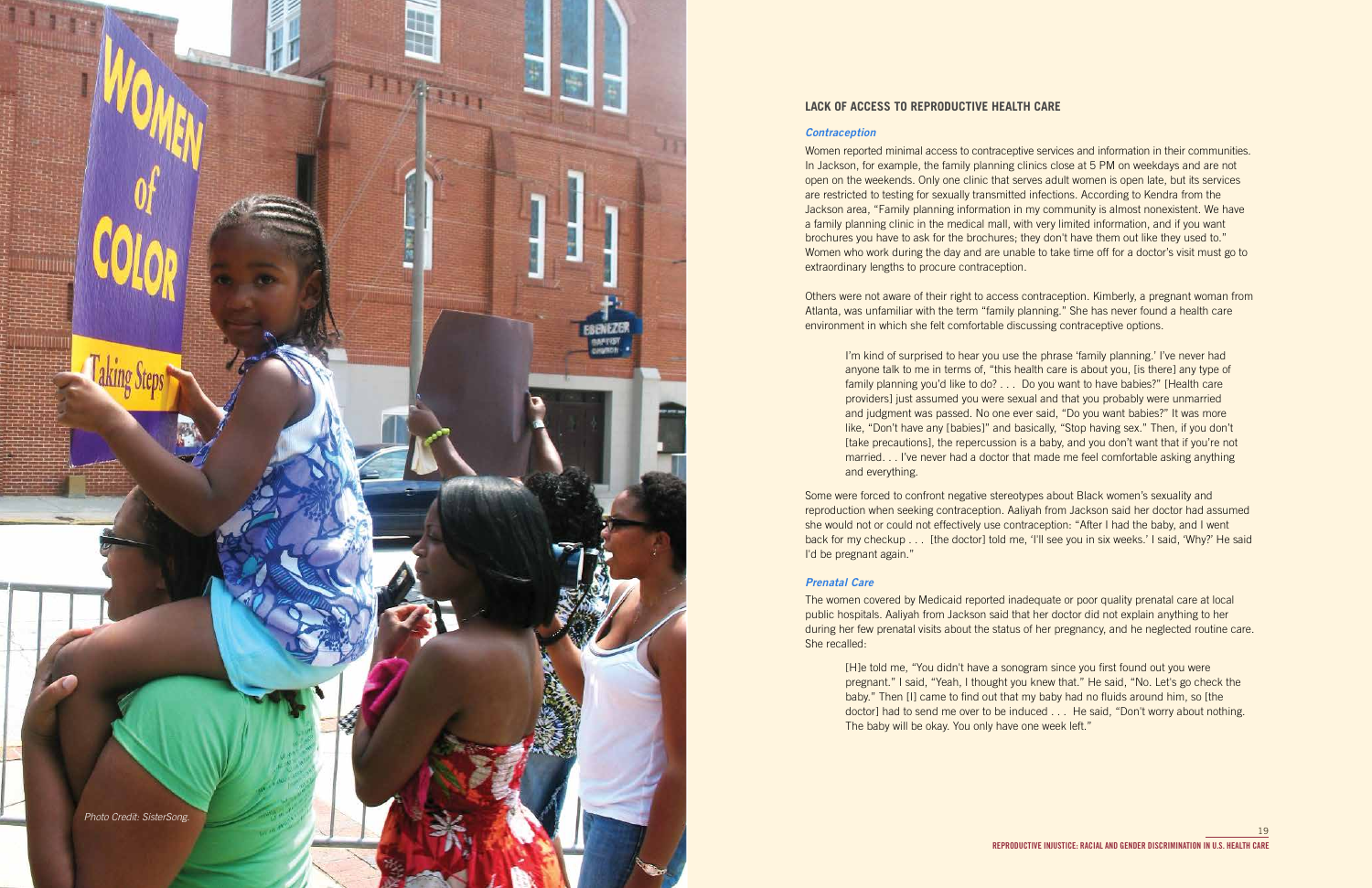it and receive the core information you need so that you can actually do the follow up that's necessary because I didn't do much follow up. [Later] I got my own counseling to deal with it. . . . I think [it was] only up until last year that I really psychologically recovered from that experience.

Several participants said that minimal postnatal care combined with fast work re-entry following childbirth had caused an enormous amount of stress. Returning to work one to three weeks following birth was common among participants in both Atlanta and Jackson. As a Jackson resident said about her postnatal check-ups: "You go for your two week [check-up], you go for your six week [check-up], and then you go back to work." Kimberly from Atlanta said her postnatal experience felt like "living a life that's attached to an experience that wasn't one that you wanted," as opposed to what she wanted: "a postnatal process of trying to heal and become whole so that the reproductive process can even be considered as an option again if and when you feel like it."

Brittany from Atlanta felt that she needed more postnatal care than the six-month period offered by Medicaid, but she was unable to afford it.

I had to go back to work. My husband had gotten laid off on Father's Day, his first Father's Day, and so I had to go back a month and a half earlier [than expected] . . . and I'm telling you it was traumatic. I collapsed going to bed. . . and [I'd] just cry because I didn't want to leave my baby. It was really difficult, the job . . . I think they pretended to be cooperative, but six months later they let me go. . . They talk about [how] you [will be] popping back a little bit quicker [following a vaginal delivery], but with the C-section I always felt cold, couldn't lift heavy things for a while, then I wasn't healing right.

Six months, exactly six months. Then every day I think. . . "At least she's [her daughter] okay," but I wish that I could have had longer because you feel like, okay, I'll just get over this in six months. I wish there was more time or maybe more access. They were very helpful with helping me to get Medicaid because when you are pregnant you can get Medicaid at any time. When you're not pregnant it's like, "Wait in line, go over there." It would be nicer if we got postnatal care and more help along the way.

Financial stress—paying medical bills and childcare—were at the forefront of women's concerns post-childbirth. Jamila had her first child while in graduate school and could not afford to pay for child care, so she juggled childcare responsibilities with her full-time student schedule. "The rate to use the childcare facility at Georgia State for grad students [to watch a child of] his age was like 180 [dollars] a week . . . it would come out to [the same amount] we were paying in rent. I couldn't justify paying that."

LaKeisha—the participant from Atlanta who lacked appropriate follow-up care and contracted an infection—described the stress she felt while trying to physically recover while having to return to work sooner than anticipated for economic reasons:

But the baby was born with complications:

[When the baby was born], he wasn't breathing. You know how you [usually] hear the baby crying? He wasn't crying. I asked, "Momma, what's wrong?" She said, "He's blue." She asked the doctor, "Why is he blue?" The doctor said, "Oh, he's okay. He's just choking." Come to find out, they put my baby on C-PAP [breathing mask], then he went through all these tubes [intubation]. He went through three weeks of this.

### *Labor and Delivery*

Lack of trust in the provider-patient relationship led several women to question the medical necessity for their caesarean deliveries. Many reported that doctors failed to adequately consult them about their reproductive health options or help them make informed decisions.

Nicole from Jackson was told by her doctor that a caesarean was necessary to preserve the baby's health, but she later learned this was not true.

Two weeks, three weeks before it was time for me to have the baby, I go to this doctor, never been to him before. He tells me, "Your baby is breech. He has no room to grow. He has not moved since we've been here, and we've been here two hours. We've got to take your baby because he might be dead." I started crying. The nurse came in; she helped me. She said, "This is just his manner; this is how he talks. There's nothing wrong with your baby. This is how he talks." Anyway, we still had the baby early.

Some felt their doctors pushed certain procedures based not on the patient's best interest but rather based on stereotypes about Black women's sexuality and reproduction. Kendra from Jackson explained: "We really don't have a lot of good experiences when it comes to having childbirth, especially because we're poor . . . Why are all these women having caesareans? Was it really necessary for me? . . . You have more Black women having caesareans. Now I'm questioning."

### *Lack of Adequate Postnatal Care and Socioeconomic Supports for Parenthood*

Women reported a general lack of postnatal care, particularly if they were uninsured or enrolled in Medicaid. LaKeisha from Atlanta experienced a difficult childbirth via emergency caesarean, but she received inadequate medical attention following the surgery, even when she exhibited signs of an infection. In addition, the lack of post-surgery counseling deprived her of information she needed regarding her physical and mental recovery following her traumatic birth experience.

My follow-up [care] was not good. I ended up with [an] infection. There were no calls from the doctor's office to say, "How are you doing?" I sat with an infection for two weeks. I thought it was just the pain. . . . I remember feeling horrible [after my caesarean]. I really think this whole post C-section, not just post-delivery in general, but post C-section issue is completely under-exposed for how traumatic it is. . . I really feel like reproductive issues with women should be paired with counseling because I think that counselors have a better way of helping you to understand how to deal with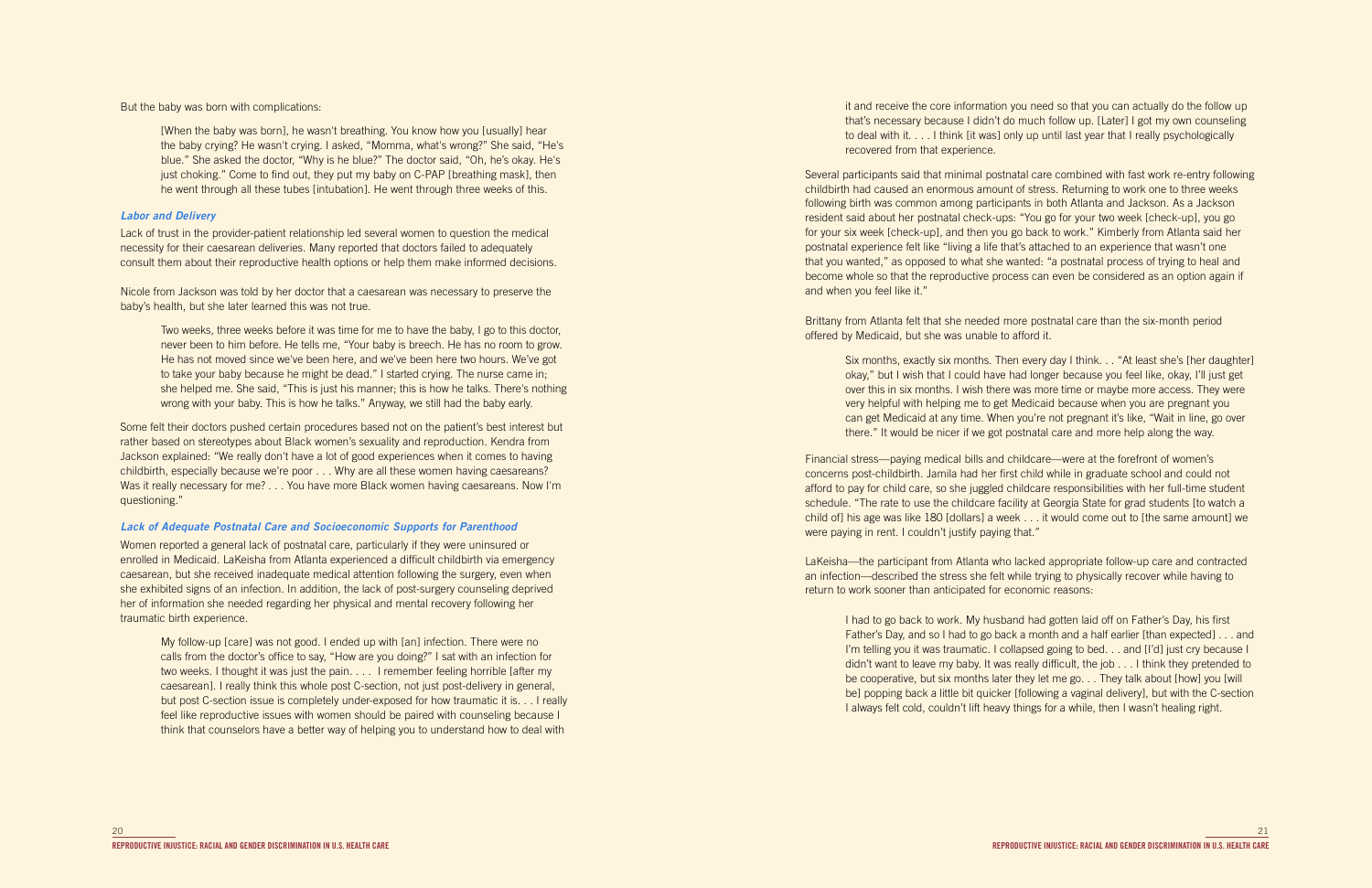## **POOR QUALITY OF REPRODUCTIVE HEALTH SERVICES AND INFORMATION**

Many women shared an experience of neglect and poor quality of labor and delivery care, especially at public hospitals. When Tiffany went into labor with her third child, she was forced to wait in the hallway of the public hospital in Jackson because there were no available beds. "Not only was [the delivery ward] in the basement, women were lined up on the wall, in the hallway, in labor, I mean full out labor in the hallway. . . I'm 17, in the middle of having a baby, I'm hurting. I was hurting so bad I didn't know what to do with myself. I went from 4 cm to 8 [cm] in less an hour and a half." Despite her sister's pleas for the nurses' attention, Tiffany was ignored until the baby started to crown. Even then, the nurses told her, "Hold her. Don't push." Tiffany said, "By the time we actually got into the labor and delivery room, half of her head was out. She had crowned and was coming out. . . . Got into the labor and delivery [room], five minutes [later] I had a baby." Tiffany contrasted this experience to the birth of her fourth child in Minnesota. "I had my last little girl in Minnesota; lovely experience. Wonderful doctors, wonderful OB and state medical. Up there, the choices are way more vast, you get way more information, you get a lot more services, a good hospital."

# STATES CHOOSING NOT TO EXPAND MEDICAID

Others felt they were treated poorly because providers assumed all Black women were uninsured or on Medicaid, and therefore less deserving of high quality health care. Aaliyah from Jackson believes that she received poor quality maternal health care because she was on Medicaid and unable to choose a doctor. Compared to friends who had doctors through private insurance, "I didn't have that information. They didn't do this for me." Kayla from Jackson reported that she "doubted UMC [University of Mississippi Medical Center], honestly," because it "has a horrible record for how they treat people of color because it is our public hospital."

> 19 states, including most states in the South, where disparities in maternal mortality are especially acute, have opted out of Medicaid expansion under the Affordable Care Act.

Jamila in Atlanta attributed her neglect and poor treatment in the hospital to the fact that she was uninsured.

I was having like really bad pains and so I went to the emergency room and that was its own beast . . . it was like a very, very, very long and trying journey. I was sitting in pains for many, many hours before being seen in the hallway of the hospital. When I finally was able to be seen and they told me that I was pregnant, and my partner had to go to work because we had already been in the hospital for 10 hours at that point. They sent me all around the hospital . . . I would say all this was a really, really negative experience. First, because I was uninsured . . . I felt like there was a lot of projection onto me because I was uninsured. At that point I was only working parttime because I was in grad school and my partner wasn't there with me for the bulk of the time because he had to go to work. So there was an assumption that here was a young, single, low-income [woman], and there were a lot of assumptions about me.



**Still considering expanding Medicaid Expanding Medicaid**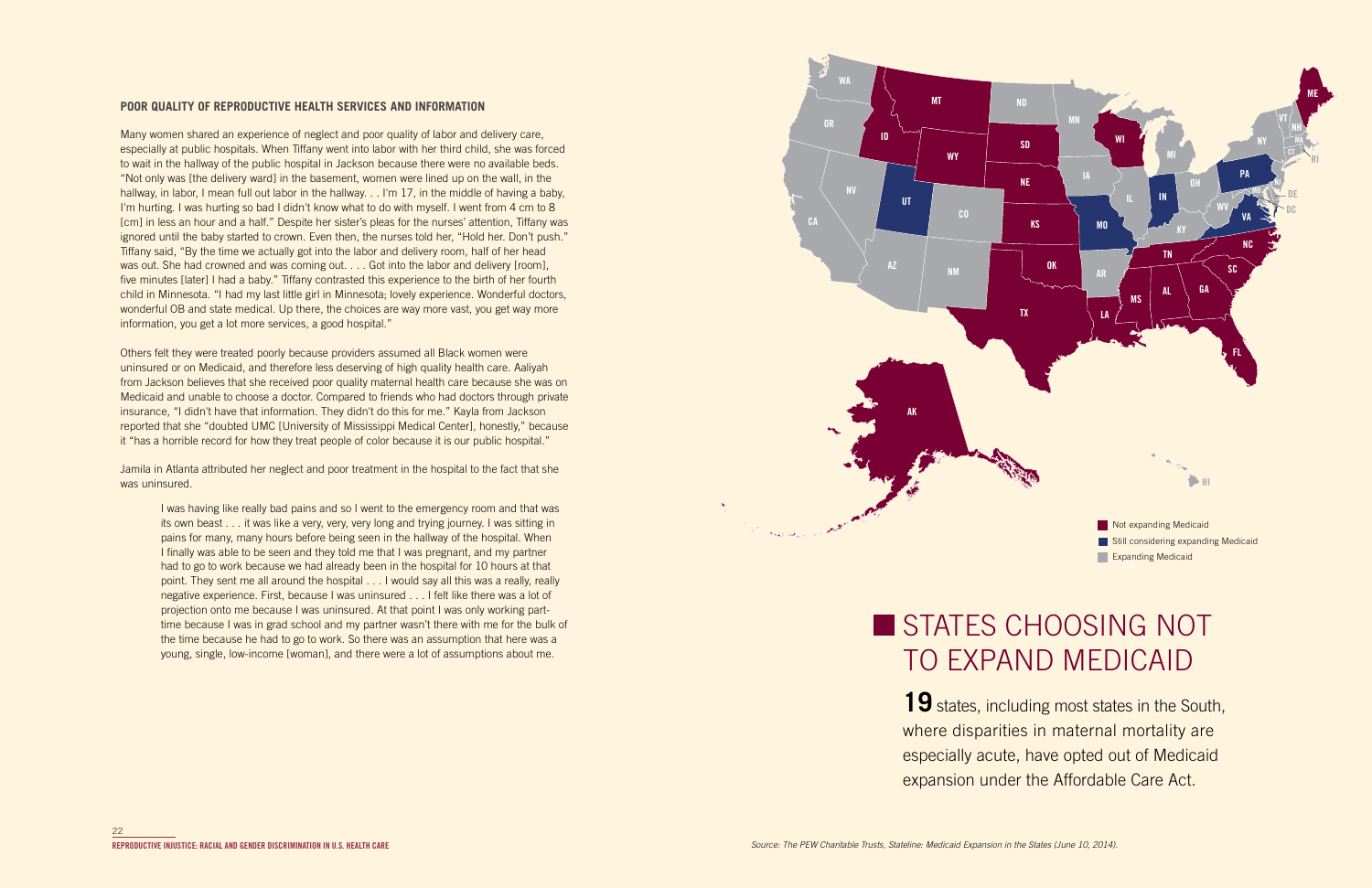## **INSUFFICIENT REPORTING ON BARRIERS TO COVERAGE AND ACCESS**

The information about health insurance coverage in the U.S. report is incomplete. As the Committee recognized in 2008, lack of health insurance is the most significant barrier to health care and the principal driver of health care disparities in the U.S.47 In 2010, the federal government took a very important step towards expanding coverage and access by enacting health care reform legislation known as the Affordable Care Act (ACA).<sup>48</sup> The ACA aimed to extend health insurance coverage to at least 26 million of the nation's 55 million uninsured by 2023.<sup>49</sup> This goal would be reached primarily by expanding Medicaid (the nation's public health insurance program for low-income people) to cover more low-income people who cannot afford private health insurance and by creating affordable private health insurance options through regulated marketplace insurance exchanges. The U.S. Supreme Court upheld a major legal challenge to the ACA in 2011, but the Court struck down the provision requiring states to participate in Medicaid expansion.<sup>50</sup>

The U.S. report acknowledges that, in addition to race and ethnicity, social determinants of health—including income level, health insurance coverage, access to health care services, and access to information—affect both access to and quality of health care.<sup>46</sup> But the report lacks a comprehensive analysis of the relationship between race, poverty, and health care access that leads to health disparities in the U.S.

Consequently, many of the low-income uninsured the law was intended to cover have fallen through the cracks. State legislatures with ideological objections to the federal law have opted out of Medicaid expansion, foregoing federal funding that covers 100% of costs for the first three years and 90% thereafter. As of June 2014, 19 states—home to 35% of the country's population—have opted out of the Medicaid expansion program, and five more are openly debating it.<sup>51</sup> The states that have failed to expand Medicaid are many of the poorest states in the country.52 This group includes Southern states (Alabama, Georgia, Louisiana, Mississippi, Texas, South Carolina, and North Carolina) with disproportionately high rates of people of color living in poverty.<sup>53</sup> In all of these states, the rate of uninsured women also exceeds the national average.<sup>54</sup>

## **LACK OF ACCOUNTABILITY MECHANISMS AND ACCESS TO REMEDIES**

The U.S. report also fails to mention the lack of effective mechanisms to enforce its ICERD obligations to eliminate *all* forms of discrimination and to provide individuals with access to remedies for discrimination resulting in a disparate impact on certain racial, ethnic, or other minority groups. This was not always the case. At the time of U.S. ratification of ICERD in 1994, Title VI of the 1964 Civil Rights Act provided enforcement mechanisms and remedies for policies and actions undertaken with discriminatory intent or resulting in discriminatory impact. Accordingly, the Reservations, Understandings and Declarations that

## **2. U.S. GOVERNMENT RESPONSE**

## **LACK OF REPORTING ON MATERNAL MORTALITY AND OTHER REPRODUCTIVE HEALTH INDICATORS**

In paragraph 32 of the 2008 Concluding Observations to the U.S., the Committee calls on the U.S. to collect and provide data on health disparities disaggregated by race and gender in its next periodic report. The 2013 U.S. report frankly acknowledges that "more can be done to increase women's access to health care, reduce unintended pregnancies, and support maternal and child health."35 However, it fails to provide data specific to these disparities in sexual and reproductive health care, elaborate on how it has failed to achieve these goals, or offer a plan of action. These omissions demonstrate the government's failure to recognize racial disparities in maternal mortality as a human rights problem.

Data collection on maternal mortality is particularly weak. Government data sources referenced in the U.S. report, such as the Centers for Disease Control's (CDC) 2013 Health Disparities and Inequality Report, do not include information on maternal mortality. Although the CDC collects and publishes data annually through its Pregnancy Mortality Surveillance System,<sup>36</sup> this report relies on non-standardized data voluntarily submitted by states. The lack of standardized data collection across states, the lack of data disaggregated by race and gender, and the unwillingness of states and hospitals to release public information on maternal deaths thwarts progress in understanding the drivers of maternal mortality that pave the way for effective interventions. In addition, approximately 29 U.S. states and Washington, D.C. lack maternal mortality review boards to document and review maternal deaths.37 The 21 states with such mechanisms vary widely in their scope and efficacy; none takes a rights-based approach to ensuring accountability.38

Data on other key women's health indicators are also missing from the U.S. report despite the Committee's request for greater attention to these disparities. In 2008, women of color accounted for over 80% of all unintended pregnancies resulting in birth, and African Americans and Latinas were two to three times more likely to have an unintended pregnancy than White women.<sup>39</sup> Consequently, abortion rates among low-income women of color account for more than half (55%) of all abortions in the U.S.<sup>40</sup> Women of color also have poor non-pregnancy related health outcomes, with Latinas nearly 1.5 times more likely to have cervical cancer than White women, $41$  and Black women twice as likely to die from cervical cancer compared to White women.<sup>42</sup> Although African Americans make up only 12% of the U.S. population, they accounted for 44% of new HIV infections in 2010.<sup>43</sup> In 2012, Black women were over six times more likely to contract chlamydia and 14 times more likely to have gonorrhea than White women.<sup>44</sup> Latinas were more than twice as likely to have chlamydia as their White counterparts.45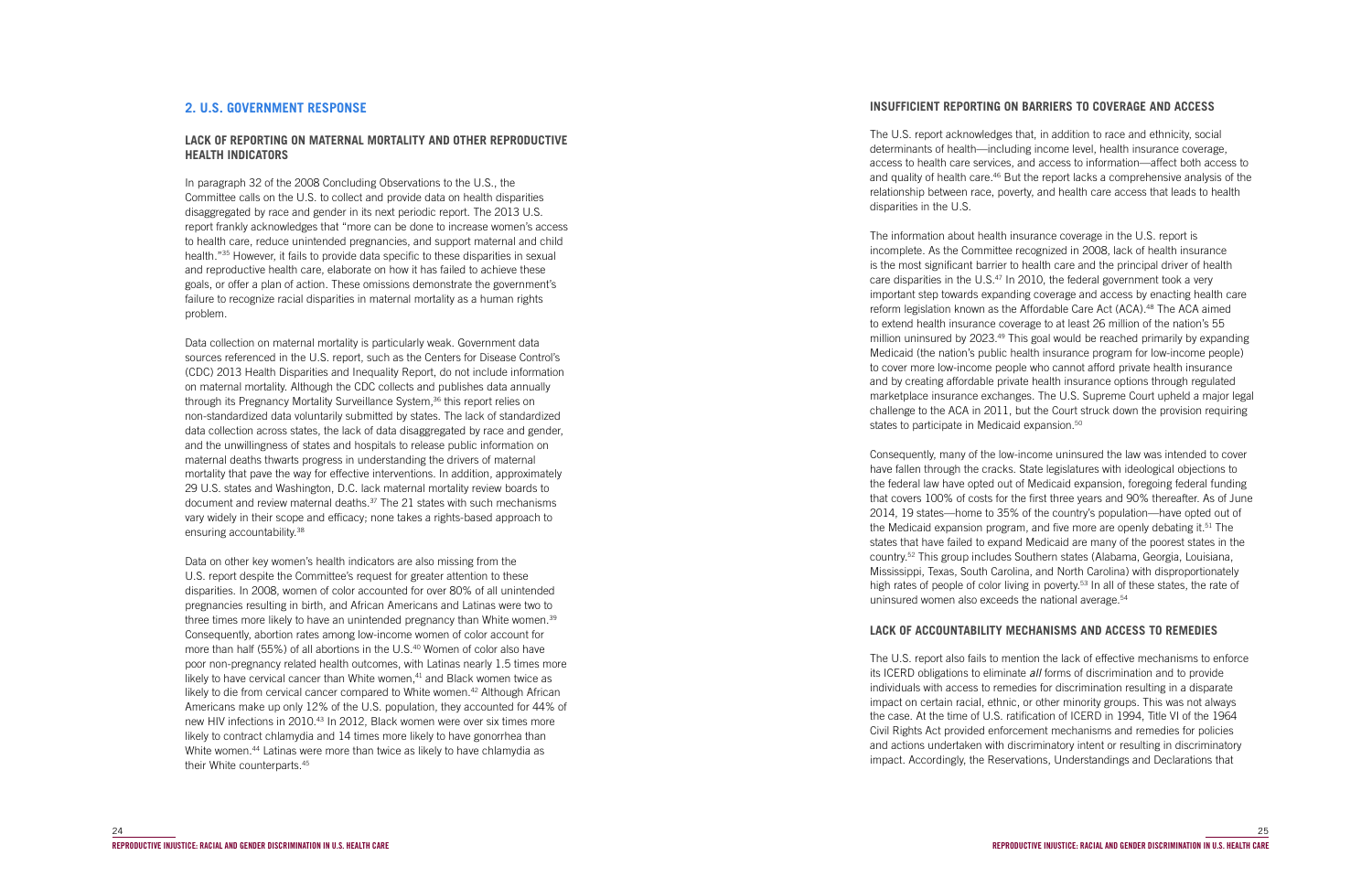Since the last periodic review of the U.S., much progress has been made at the global level in establishing the legal framework to hold states accountable for preventable maternal mortality. From 2009-2012, the Human Rights Council (HRC) adopted successive resolutions recognizing preventable maternal mortality and morbidity as a human rights issue, and one exacerbated by poverty, gender inequality, multiple forms of discrimination, and a general lack of access to health facilities and infrastructure.<sup>61</sup> The HRC called on states to take a human rights based approach to address preventable maternal mortality and morbidity based on the principles of accountability, transparency, and non-discrimination.<sup>62</sup> In 2012, the HRC endorsed the United Nations Technical Guidance on reducing preventable maternal morbidity and mortality, and called on states to ensure a just and effective health system through improved data collection, monitoring of health delivery systems, and accountability processes for maternal deaths.<sup>63</sup>

**actions to reduce access barriers to sexual and reproductive health** care, particularly for poor women of color living in states that have

efforts to improve quality of sexual and reproductive health care for women of color by *inter alia* addressing racial discrimination in the health care system and allocating health resources in an equitable

## **4. RECOMMENDED QUESTIONS TO THE U.S. GOVERNMENT**

What efforts has the U.S. taken since the last periodic review to reduce racial disparities in sexual and reproductive health? What specific and proactive measures does the U.S. plan to take in light of recent studies showing that disparities in maternal mortality have dramatically increased? Please identify, in particular:

the U.S. attached to ratification included a non-self-executing provision,<sup>55</sup> reflecting the views of the Executive Branch and the Senate that domestic law provided sufficient remedies for violations of the treaty under Title VI.56 However, in *Alexander v. Sandoval* (2001), the Supreme Court severely restricted the ability of individuals to bring lawsuits alleging disparate impact discrimination under Title VI.57 In the wake of *Sandoval,* the federal government has refused to bring actions to enforce administrative regulations designed to remedy disparate impact discrimination in many areas, including health, and Congress has failed to amend Title VI to provide access to remedies consistent with ICERD.

- rejected Medicaid expansion;
- manner;
- $\rightarrow$ women of color; and
- *de facto* discrimination in health care.

collection, analysis, and reporting of data on racial disparities in maternal mortality and other key reproductive health indicators for

accountability measures, including effective remedies for victims of

- (i) improving access to maternal health care, family planning, preand post- natal care and emergency obstetric services, *inter alia* through the reduction of eligibility barriers for Medicaid coverage;
- (ii) facilitating access to adequate contraceptive and family planning methods; and
- (iii) providing adequate sexual education aimed at the prevention of unintended pregnancies and sexually-transmitted infections.<sup>60</sup>

## **3. INTERNATIONAL HUMAN RIGHTS STANDARDS**

The Committee has stressed the importance of eliminating discrimination in both access to health care and the underlying determinants of health. In its 2008 Concluding Observations to the U.S., the Committee recommended the U.S. not only address intentional racial discrimination in the health care system, but also eliminate obstacles such as lack of health insurance coverage and unequal distribution of health resources.<sup>58</sup> It also called for special attention to the genderrelated aspects of health discrimination by requesting data on health disparities disaggregated by both race and gender in its next periodic report.59

In the specific area of sexual and reproductive health disparities, the Committee expressed concern about persistent racial disparities and called on the U.S. to take proactive measures. Recommendations addressed discrimination in both access to care and the underlying determinants of health, such as access to sexuality education:

The Committee regrets that despite the efforts of the State party, wide racial disparities continue to exist in the field of sexual and reproductive health, particularly with regard to the high maternal and infant mortality rates among women and children belonging to racial, ethnic and national minorities, especially African Americans, the high incidence of unintended pregnancies and greater abortion rates affecting African American women, and the growing disparities in HIV infection rates for minority women. (Article 5 (e) (iv)). The Committee recommends that the State party continue its efforts to address persistent racial disparities in sexual and reproductive health, in particular by: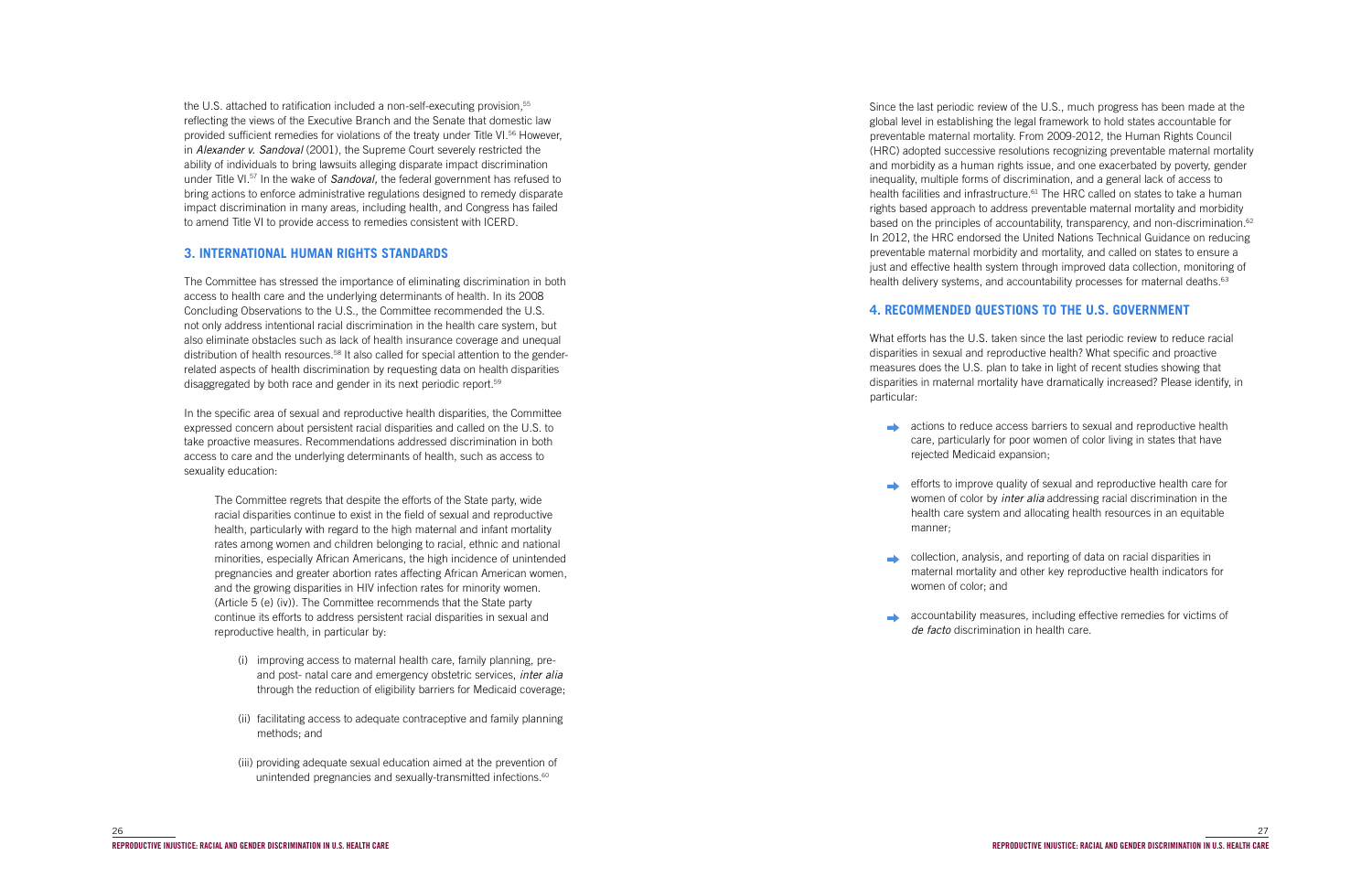## **5. SUGGESTED RECOMMENDATIONS**

**Take proactive steps** to eliminate de facto and de jure racial and gender discrimination in reproductive and sexual health care, including:

- increase coverage for low-income women living in states that have opted  $\rightarrow$ out of Medicaid expansion;
- increase access to a full range of affordable contraceptive services that  $\begin{array}{c} \begin{array}{c} \multicolumn{1}{c} \end{array} \end{array}$ help women plan healthy pregnancies;
- promote comprehensive sexuality education in schools and  $\rightarrow$ communities, particularly in medically underserved areas;
- address racial and gender stereotypes that promote stigma, inhibit the  $\begin{array}{c}\n\hline\n\end{array}$ ability of women of color to seek and receive sexual and reproductive health services and information, and reduce women's control over their reproductive decision-making;
- increase quality of and access to maternal health services for women relying on the public health system, including pre- and postnatal care; and
- pass paid parental leave legislation to ensure optimal health and wellbeing for women and children.

**Improve monitoring and accountability mechanisms** for preventable maternal mortality through the following measures:



- standardize data collection on maternal mortality across all states in line  $\rightarrow$ with international standards:
- in periodic reports to international human rights bodies, include data  $\Rightarrow$ disaggregated by gender, race, ethnicity, and age on sexual and reproductive health disparities including maternal mortality, reproductive system cancers, sexually transmitted infections including HIV/AIDS, and unintended and teen pregnancy;
- provide federal support for states to establish maternal mortality review  $\Rightarrow$ boards with authority to investigate maternal deaths, offer remedies to victims, and issue binding recommendations to address systemic problems in care;
- implement maternal mortality protocols in public hospitals in order to  $\begin{array}{c}\n\bullet \\
\bullet\n\end{array}$ ensure consistent, high quality maternal health care; and
- enact a legislative fix to *Sandoval* to ensure access to remedies for those experiencing *de facto* discrimination in the exercise of their right to health.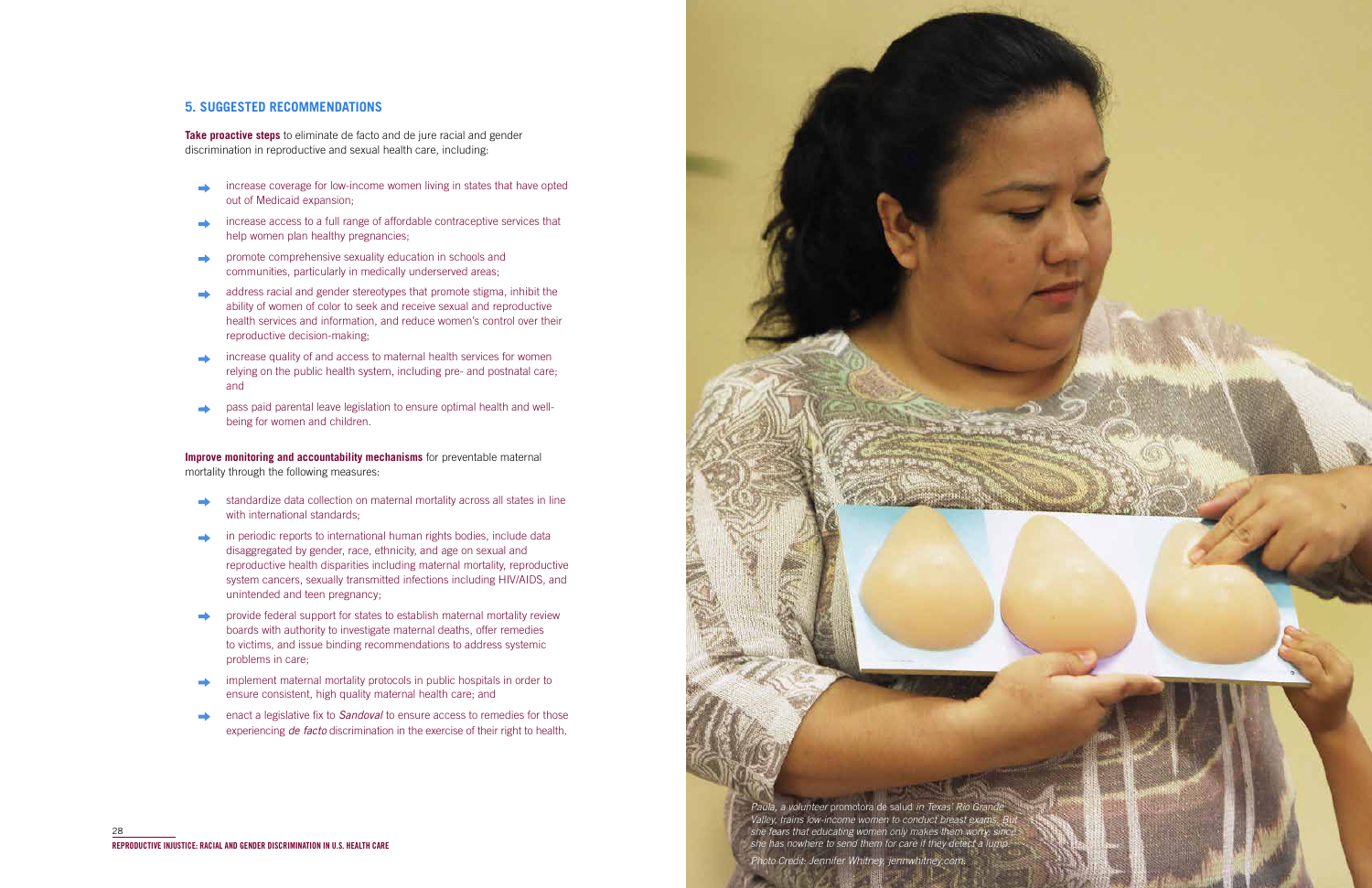Because 46% of the foreign-born population of the U.S. is Latino,<sup>72</sup> Latinos are disproportionately impacted by policies limiting access to insurance and health care for non-citizens. Latinos have by far the highest uninsured rate of any racial or ethnic group in the U.S., with 41% of Latinos uninsured compared to 26% of Blacks, 17% of Asian/Pacific Islanders and 16% of non-Hispanic Whites.73 As mentioned above, many states with high immigrant populations, such as Texas, have declined to participate in Medicaid expansion, thereby excluding from coverage the low-income uninsured who cannot afford private insurance, even with federal tax credits.

In the U.S., citizenship status significantly affects one's ability to access health care. Immigrants are disproportionately uninsured, with non-citizens three times as likely as U.S.-born citizens to lack private or public insurance.<sup>64</sup> This is true in large part because non-citizens are more likely than citizens to work in low-wage jobs that do not offer employer-based insurance, and because they face discriminatory restrictions on eligibility for public insurance.<sup>65</sup> The disparity is even greater when viewed through the lens of gender; nationally, immigrant women of reproductive age are approximately 70% more likely than their U.S. born peers to lack health insurance.<sup>66</sup>

These barriers to coverage force low-income immigrant women to rely on family planning clinics for access to low-cost family planning and other reproductive health services. These clinics are subsidized by both federal and state funds and provide services including breast and cervical cancer screenings, contraception, and testing and treatment for sexually transmitted infections including HIV/ AIDS. But in the past several years, this reproductive health safety net has come under attack at the federal and state level. Funding at the federal level through the Title  $X<sup>74</sup>$  family planning program has been cut even as the population in need of its services has grown. Meanwhile, states have severely cut their own family planning budgets and passed unnecessary restrictions on the use of state funds for reproductive health services.

## **B. DISCRIMINATION AGAINST NON-CITIZEN WOMEN IN ACCESS TO HEALTH CARE**

## **1. BARRIERS TO HEALTH CARE COVERAGE AND ACCESS FOR NON-CITIZEN WOMEN**

Immigrant women are especially affected by restrictions on insurance coverage because they tend to rely on the health system more than men, in part because of their reproductive health needs.<sup>70</sup> Low-income uninsured immigrant women of reproductive age—including many lawfully residing in the United States are often unable to get the preventive care they need, including prenatal care, screenings for breast and cervical cancer, tests for HIV/AIDS and other sexually transmitted infections, and contraceptive counseling and supplies.<sup>71</sup>

Federal and state policy exacerbates coverage barriers for immigrants. Many categories of non-citizens are explicitly barred from health insurance benefits offered by the Affordable Care Act (ACA) based on their immigration status, regardless of whether they meet income eligibility requirements for Medicaid or tax credits to offset the cost of private insurance. Eligibility barriers apply to the following groups:

- **Qualified immigrants:** Under the 1996 Personal Responsibility and Work Opportunity Reconciliation Act (PRWORA), non-citizens who are lawfully present in the U.S.<sup>67</sup> must wait five years before they are eligible to enroll in Medicaid.68 Further, states may impose additional conditions on eligibility; for example, the state of Texas has not agreed to extend Medicaid coverage to lawfully present immigrants who arrived post-1996 even after they have fulfilled the mandatory federal five-year waiting period.
- **Undocumented immigrants:** PRWORA also completely bars undocumented immigrants from Medicaid. Aside from limited exceptions for prenatal care available in some states and coverage for labor and delivery, undocumented immigrants are excluded from coverage under public health insurance.<sup>69</sup> In addition, the Affordable Care Act prohibits this group from purchasing private insurance on the newly developed health insurance exchanges, even using their own money.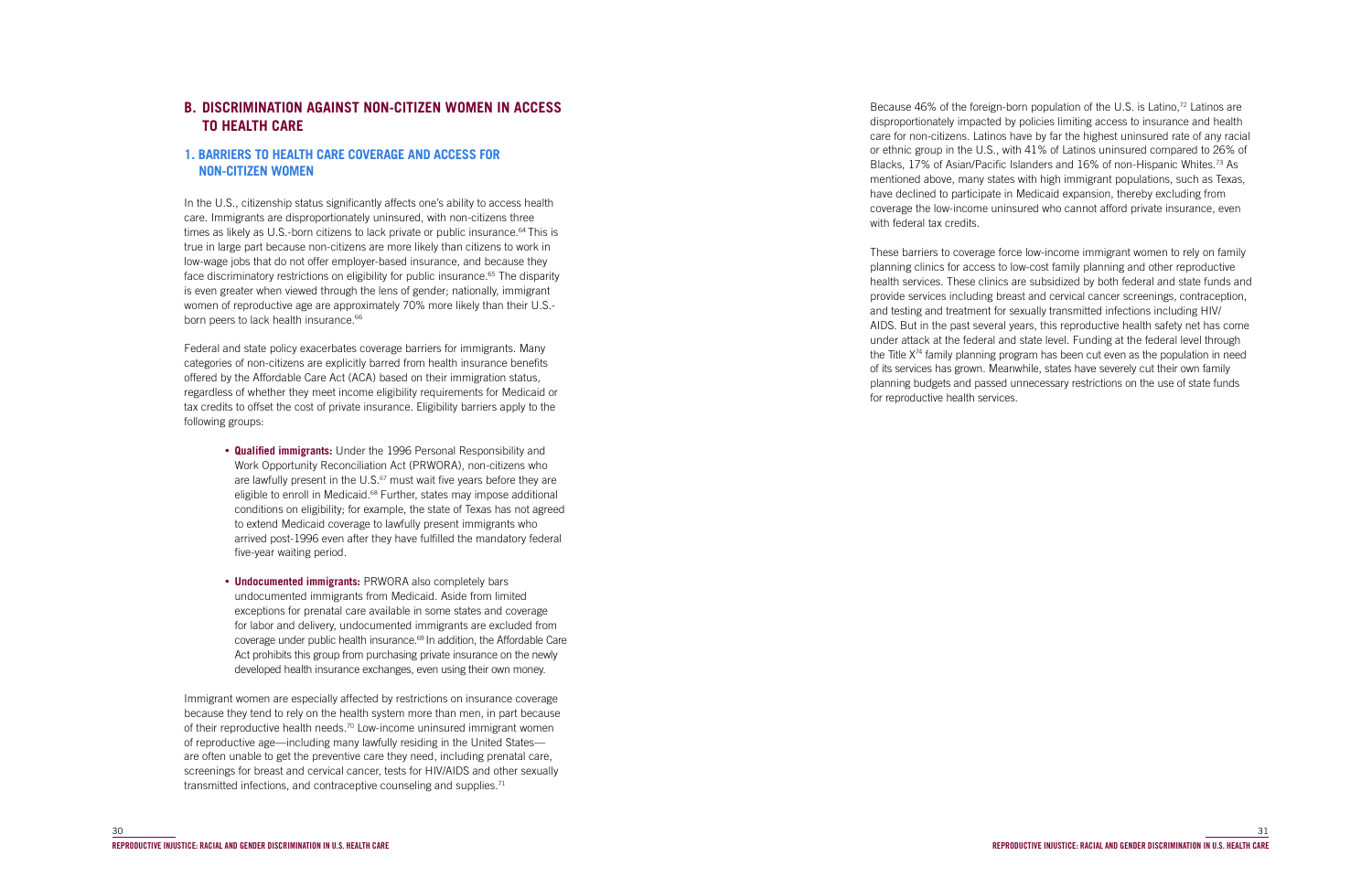## **SPOTLIGHT: RIO GRANDE VALLEY OF TEXAS**



In November 2013, the Center for Reproductive Rights and the National Latina Institute for Reproductive Health released a report documenting the impact of systemic barriers and draconian reproductive health policy on a particularly marginalized group of women—Latinas and immigrants living in the Lower Rio Grande Valley ("the Valley") of Texas.75 *Nuestra Voz, Nuestra Salud, Nuestro Texas: The Fight for Reproductive Health in the Rio Grande Valley documents* women's struggles to exercise their right to reproductive health care in the lower Rio Grande Valley, one of the poorest and least medically served areas of the U.S. The report shows how the Texas legislature pushed an impending health crisis to the tipping point when, in 2011, it slashed the state budget for family planning by two-thirds and prohibited the state's largest service provider from receiving any of the remaining funding.

This attack on family planning—a proxy for lawmakers' opposition to abortion hit the poorest regions of the state the hardest. In the Valley, the closure of clinics and cuts in services resulted in a 72% drop in women receiving services. Facing the economic consequences of a surge of unintended pregnancies and illnesses, Texas lawmakers reinstated family planning funds in 2013. However, these funds were not allocated equitably to reach the most vulnerable populations of the state.

recently in her breast but cannot afford a doctor's visit to get it checked. **33**<br>recently in her breast but cannot afford a doctor's visit to get it checked. *Lorena, is the primary caretaker of her 18-year-old son with severe disabilities. She pays out-of-pocket for his medical expenses, leaving little for her own care. She is concerned about a lump she found* 

Our documentation showed that the policy changes in Texas exacerbated longerterm systemic barriers to health care such as poverty, lack of insurance, and lack of transportation to clinics for women residing in rural areas. Immigration status presented another key obstacle to care, not only because many low-income women are not eligible for Medicaid due to their immigration status, but also because aggressive immigration enforcement policies deter women from seeking any government services that require them to leave their communities or disclose their status.

The funding crisis and provider shortage have made critical reproductive health services unavailable for large numbers of poor, low-income, rural, Latina women in the Valley. Consequently, women are living in constant pain from untreated conditions that could have been detected and treated early. Others are dealing with stress and fear that serious health conditions such breast or cervical cancer may be progressing without their knowledge. And many women without contraceptive access are experiencing unintended pregnancies, impacting their health and severely straining their ability to provide for their families. Rather than responding to the needs of women living in underserved areas like the Valley, the state and federal governments have exacerbated the problem through unequal allocation of resources and through policies inhibiting immigrant women's access to health insurance.

*Photo Credit: Jennifer Whitney, jennwhitney.com.*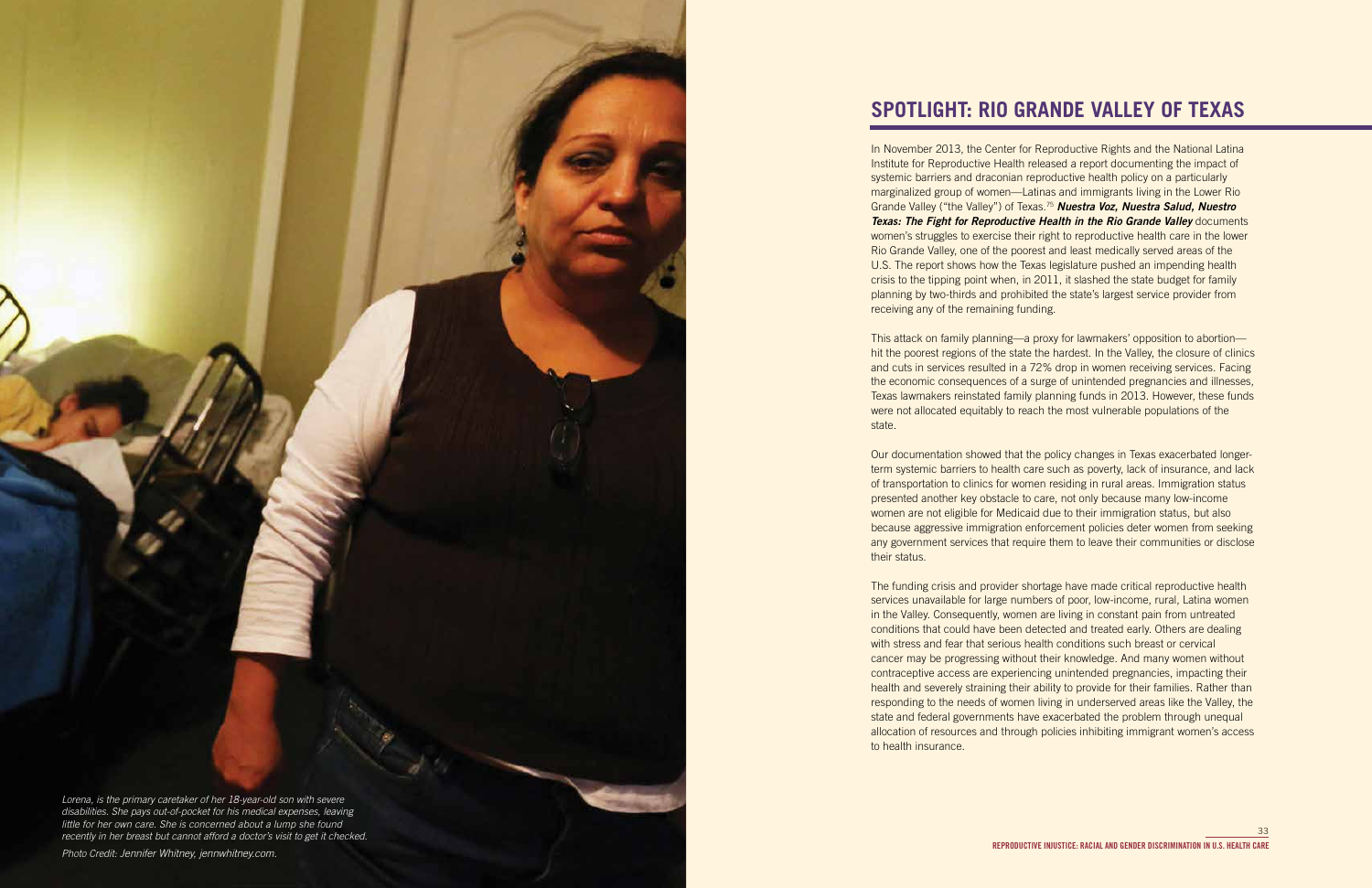Esmeralda is a recent widow and mother of five children under age 11, the youngest of whom is three months old. She is unable to work because of her child care responsibilities, so a doctor's visit—which involves the cost of the appointment, gas money or bus fare for herself and her children, or arranging and paying for childcare—is simply too much. She admits that her youngest child was not a planned pregnancy. In the past she got her birth control pills from a Planned Parenthood health center, but things changed "when they took the funding for contraceptives away and I couldn't get them [for free] anymore.. . . [It costs] \$50 a month, but I can barely make ends meet. [T]hat's when I got pregnant."

## **Esmeralda**

### **Brenda**

The U.S. report acknowledges that "more can be done to increase women's access to health care, reduce unintended pregnancies, and support maternal and child health."77 The report cites to Title X, "the only federal grant program dedicated solely to providing individuals with comprehensive family planning and related preventive health services."78 Indeed, the Title X program provides funding for the reproductive health safety net of frontline family planning clinics that serve predominantly low-income—and increasingly immigrant women. Funding for Title X has fallen to below 2008 funding levels, which were then inadequate to serve all low-income women in need of publicly funded contraception. Latinas represent the fastest growing group in need, with a growth of 47% in the decade between 2000 and 2010, compared to a 4% growth in need among White women.<sup>79</sup> In Texas, the number of women receiving publicly supported contraception decreased by 20% in that same period; by 2010, only 14% of Texas women needing subsidized contraception were able to receive it.<sup>80</sup>

Brenda is a single mother and domestic violence survivor who came to the U.S. to escape violence and seek a better life for her daughter. She lacks health insurance. She found several lumps in her breast in the spring of 2012 but has not been able to find an affordable place to get a proper breast exam. "[It costs] about \$50, I think, just to see a doctor. If you need a mammogram or something, that's extra." She had difficulty finding a clinic that could schedule an appointment, even if she was able to borrow money for the fee. "I was told all the slots were taken and to try again next month. Next month, same story. . . They told me to go to [the local community health center], but it's overcrowded, they ask for a lot of papers, and they don't take donations, like they used to here. They charge fees."

## **2. U.S. GOVERNMENT RESPONSE**

The U.S. report fails to address the differential treatment of non-citizens and citizens in access to health care. Although the government alludes to the expanded coverage afforded to Latinos under the ACA, an estimated 6.5 million income-eligible Latinos will be excluded solely due to their immigration status.<sup>76</sup> This includes immigrants lawfully residing in the U.S.

## **3. INTERNATIONAL HUMAN RIGHTS STANDARDS**

Article 5 of the ICERD establishes a right to equal enjoyment of the "right to public health, medical care, social security and social services" without distinction as to race, color, or national or ethnic origin. In its Concluding Observations, the Committee has interpreted this provision to apply to all residing within a country's territory, "irrespective of their migration status,"81 including permanent and temporary non-citizens.<sup>82</sup> In General Comment 30 on "Discrimination against Non-Citizens," the Committee explained that the rights enshrined in Article 5 are to be enjoyed equally by citizens and non-citizens, aside from limited exceptions, such as the right to vote, that are reserved for citizens. Accordingly, "[d]ifferential treatment based on citizenship or immigration status will constitute discrimination if the criteria for such differentiation, judged in the light of the objectives and purposes of the Convention, are not applied pursuant to a legitimate aim, and are not proportional to the achievement of this aim."83

In its 2008 Concluding Observations to the U.S., the Committee alluded to the discriminatory exclusion of low-income immigrants from public insurance coverage when it urged the U.S. to "improv[e] access to maternal health care, family planning, pre- and post- natal care and emergency obstetric services, inter alia through the reduction of eligibility barriers for Medicaid coverage."84

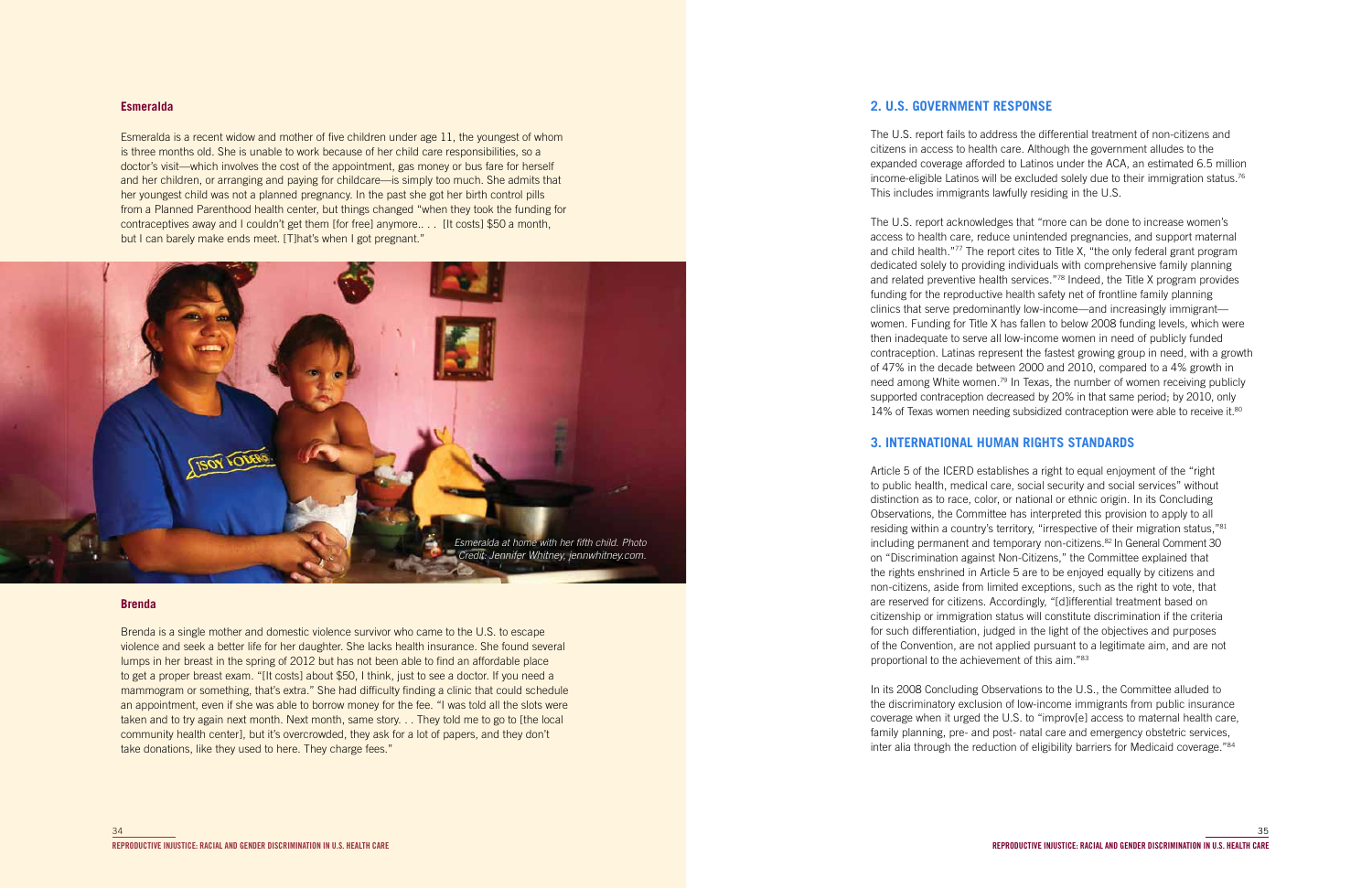In March 2014, the Human Rights Committee issued its Concluding Observations to the U.S. expressing concern about federal policies discriminating against immigrants in access to insurance coverage.

> The Committee recommends that the State party . . . identify ways to facilitate access to adequate health care, including reproductive health care services, by undocumented immigrants and immigrants and their families who have been residing lawfully in the United States for less than five years.<sup>85</sup>

[T]he Committee expresses concern about the exclusion of millions of undocumented immigrants and their children from coverage under the Affordable Care Act and the limited coverage of undocumented immigrants and immigrants residing lawfully in the United States for less than five years by Medicare [sic] and Children Health Insurance [sic], all resulting in difficulties for immigrants in accessing adequate health care.

## **4. RECOMMENDED QUESTIONS TO THE U.S. GOVERNMENT**

What is the legal justification for the restrictions barring immigrants from public health insurance coverage, in particular (1) the policy excluding undocumented immigrants from eligibility for Medicaid, tax credits for private insurance, or participation in the health care exchanges, and (2) the five-year waiting period imposed on qualified immigrants for Medicaid eligibility?

- $\rightarrow$ care settings;
- Medicaid or private health insurance;
- $\rightarrow$ reproductive health clinics; and
- $\Rightarrow$ community centers, and other settings.

Given the serious impacts of these policies on the lives and health of immigrants, particularly in the area of reproductive health care, please explain how such differential treatment is legitimate and proportional to the legal justification, rather than unlawful discrimination against non-citizens?

## **5. SUGGESTED RECOMMENDATIONS**

**Eliminate discriminatory policies** that restrict immigrant women's access to health insurance on the basis of their citizenship status, including legislative repeal of the five-year waiting period on qualified immigrants to enroll in Medicaid, and the ban on participation by undocumented immigrants in the insurance exchanges created by the Affordable Care Act.

**Ensure equitable allocation of reproductive health resources** by prioritizing the most marginalized populations, in particular low-income and immigrant women, through the following measures:

fully funding the expansion of community health centers to increase access to preventive care for low-income and immigrant populations, incorporating best practices for family planning provision within primary

increasing federal Title X family planning funding to strengthen the reproductive health safety net for low-income populations ineligible for

expanding low-cost outreach programs to serve rural and immigrant populations with limited access to health care, including mobile

increasing funding for comprehensive sexual and reproductive health education that is culturally and linguistically appropriate in schools,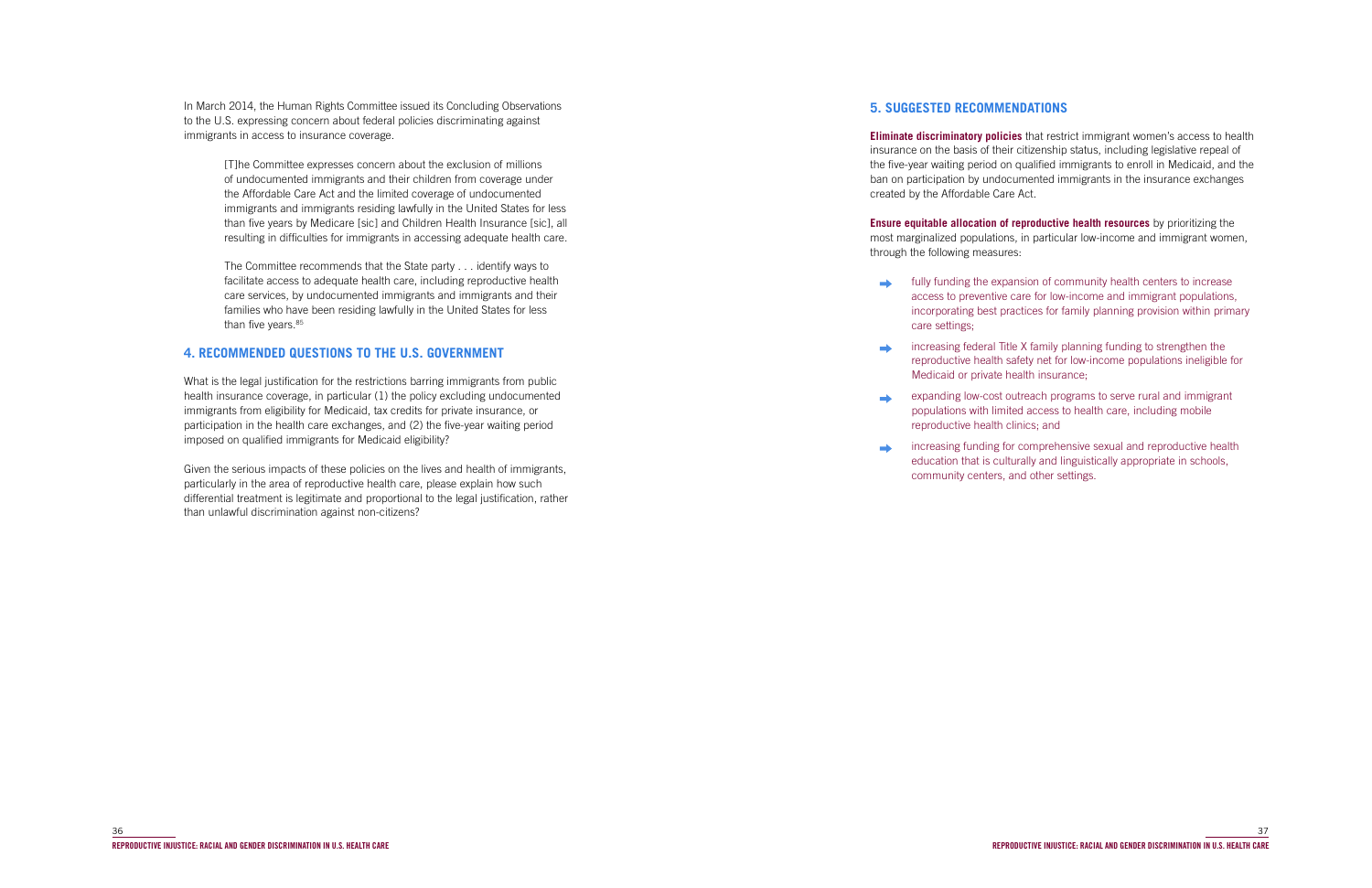- <sup>1</sup> International Convention on the Flimination of All Forms of Racial Discrimination (ICERD), *adopted* Dec. 21, 1965, G.A. Res. 2106 (XX), Annex, U.N. GAOR, 20th Sess., Supp. No. 14 at 47, U.N. Doc. A/6014 (1966), 660 U.N.T.S. 195, (*entered into force* Jan. 4, 1969).
- <sup>2</sup> The submission of the United States of America to the Committee on the Elimination of Racial Discrimination (CERD) contains the seventh, eighth, and ninth periodic reports in one document. Gov't of the United States, *Seventh to Ninth Periodic Report of the United States of America to the United Nations Committee. on the Elimination of Racial Discrimination Concerning the International Covenant on the Elimination of Racial Discrimination*, U.N. Doc. CERD/C/USA/7-9 [hereinafter U.S. Report to CERD].
- <sup>3</sup> CERD, *General Recommendation No. 25, On Gender-Related Dimensions of Racial Discrimination*, (56th Sess., 2000), para. 1, U.N. Doc. A/55/18, Annex V at 152 (2000), reprinted in Compilation of Gen. Comments and Gen. RECOMMENDATIONS ADOPTED BY HUMAN RIGHTS TREATY BODIES, U.N. Doc. HRI/GEN/1/Rev.6 at 214 (2003) [hereinafter CERD, General Recommendation No. 25].
- <sup>4</sup> CERD, *General Recommendation No. 32, The Meaning and Scope of Special Measures in the International Convention on the Elimination of All Forms of Racial Discrimination*, (57th Sess., 2009), paras. 6-7, U.N. Doc. CERD/C/GC/32 (2009), http://www2.ohchr.org/english/ bodies/cerd/docs/GC32\_English.pdf.
- <sup>5</sup> CERD, General Recommendation No. 25, *supra* note 3, at 3.
- <sup>6</sup> CERD, *Concluding Observations: United States of America*, para. 33, U.N. Doc. CERD/C/USA/CO/6 (2008), http://www1. umn.edu/humanrts/CERDConcludingComments2008.pdf.
- <sup>7</sup> Human Rights Committee (HRC), *Concluding Observations: Jordan*, para. 7, U.N. Doc. CCPR/C/JOR/CO/4 (2010).
- <sup>8</sup> HRC, *Concluding Observations: Cape Verde*, para. 8, U.N. Doc. CCPR/C/CPV/CO/1 (2012).
- <sup>9</sup> HRC, *Concluding Observations: Canada*, para. 20, U.N. Doc. CCPR/C/79/Add.105 (1999).
- <sup>10</sup> HRC, *Concluding Observations: Kyrgyzstan*, para. 13, U.N. Doc. CCPR/CO/69/KGZ (2000).
- <sup>11</sup> Committee on the Elimination of All Forms of Discrimination against Women (CEDAW), *General Recommendation No. 25, on article 4, paragraph 1, On Temporary*  Special Measures, in COMPILATION OF GEN. COMMENTS & GEN. RECOMMENDATIONS ADOPTED BY HUMAN RIGHTS TREATY BODIES, para. 10, U.N. Doc. HRI/GEN/1/Rev.7 at 282 (2004) [hereinafter CEDAW, General Recommendation No. 25].
- <sup>12</sup> Committee on Economic, Social and Cultural Rights (CESCR), *General Comment No. 20, Non-Discrimination in Economic, Social and Cultural Rights (art. 2, para. 2)* (42nd Sess., 2009), para. 8, U.N. Doc. E/C.12/GC/20 (2009) [hereinafter CESCR, General Comment No. 20]; CESCR, *General Comment No. 16, Article 3: The Equal Right of Men and Women to the Enjoyment of all Economic, Social and Cultural Rights* (34th Sess., 2005), para. 7, U.N. Doc. E/C.12/2005/3 (2005).
- <sup>13</sup> CEDAW, General Recommendation No. 25, *supra* note 3, at 8-10; CESCR, General Comment No. 20, *supra* note 12, at 10; HRC, *General Comment No. 28: Article 3 (The Equality of Rights Between Men and Women)*, (68th Sess., 2000), *in* COMPILATION OF GEN. COMMENTS AND GEN. RECOMMENDATIONS ADOPTED BY HUMAN RIGHTS TREATY BODIES, para. 3, U.N. Doc. HRI/GEN/1/Rev.9 (Vol. I) (2008); CEDAW, *General Recommendation No. 28: The Core Obligations of States Parties Under Article 2 of the Convention on the*

*Elimination of All Forms of Discrimination against Women*, (47<sup>th</sup> Sess., 2010), *in* Compilation of Gen. Comments and Gen.

RECOMMENDATIONS ADOPTED BY HUMAN RIGHTS TREATY BODIES, para. 20, U.N. Doc. CEDAW/C/GC/28 (2010); *see also* Sandra Fredman, *Engendering Socio-Economic Rights*, South African Journal on Human Rights, Vol. 25(3), at 421- 22 (June 2010).

**Endnotes** rates of White, non-Hispanic women compared to Latina and African American women were 10.8%, 27.9%, and 28.6%, respectively.

Health Care, INST. OF MED., 83-84 (2002), http://books. nap.edu/openbook.php?record\_id=10260&page=80; KFF, *Health Insurance Coverage of Nonelderly 0-64* (2011- 2012), http://kff.org/other/state-indicator/nonelderly-0-64/; KFF, *Uninsured Rates for the Nonelderly by Race/Ethnicity* (2011-12), http://kff.org/uninsured/state-indicator/rate-byraceethnicity/.

- <sup>14</sup> World Health Organization (WHO), et al ., *Trends in Maternal Mortality: 1990 to 2013*, 43 (2014), http://apps.who. int/iris/bitstream/10665/112682/2/9789241507226\_eng. pdf?ua=1 [hereinafter WHO, Trends in Maternal Mortality]. See also Nicholas Kassebaum ET AL., *Global, Regional, and National Levels and Causes of Maternal Mortality During 1990–2013: A Systematic Analysis for the Global Burden*  of Disease Study 2013, THE LANCET (May 2, 2014), http:// dx.doi.org/10.1016/S0140-6736(14)60696-6 (showing the U.S. MMR rate at 18.5 per 100,000 live births relying on a different data set, but showing a similar level of increase as the WHO study on maternal mortality trends).
- <sup>15</sup> WHO, Trends in Maternal Mortality, *supra* note 14, at 34-35.
- <sup>16</sup> Amnesty Int'l, *Deadly Delivery: The Maternal Health Care Crisis in the USA*, 3 (2010), http://www.amnestyusa.org/ sites/default/files/pdfs/deadlydelivery.pdf [hereinafter Deadly Delivery].
- <sup>17</sup> WHO, Trends in Maternal Mortality, *supra* note 14, at 43.
- <sup>18</sup> *See* Ina May Gaskin, *Maternal Death in the United States:*  A Problem Solved or a Problem Ignored?, 17 J. PERINATAL Edu . 9-13 (2008), http://www.ncbi.nlm.nih.gov/pmc/articles/ PMC2409165/pdf/JPE170009.pdf; Francine Coeytaux et al., *Maternal Mortality in the United States: A Human Rights*  Failure, 83 CONTRACEPTION 189-93 (2011), http://www.arhp. org/UploadDocs/journaleditorialmar2011.pdf [hereinafter Coeytaux, *Maternal Mortality in the U.S*.]; Cynthia Berg et al ., *Pregnancy-Related Mortality in the United*  States, 1998 to 2005, 116(6) OBSTETRICS & GYNECOLOGY 1302-09 (2010), http://www.cdph.ca.gov/data/statistics/ Documents/MO-CAPAMR-PregnancyRelatedMortality-Berg2010-1998-2005.pdf.
- <sup>19</sup> Centers for Disease Control and Prevention (CDC), *Pregnancy Mortality Surveillance System*, http://www.cdc. gov/reproductivehealth/MaternalInfantHealth/PMSS.html (last updated Mar. 3, 2014) [hereinafter CDC, PMSS] (noting that from 2006-2009, the pregnancy-related mortality ratios for White and Black women in the U.S. were 11.7 compared to 35.6 deaths per 100,000 live births, respectively); *see also* Deadly Delivery, *supra* note 16, at 6.
- <sup>20</sup> Georgia Dept. Pub. Health, *Maternal Death and Maternal Mortality Rate, Race: All Races, Ages: All Mothers Ages* (2011), http://oasis.state.ga.us/oasis (last visited June 4, 2014).
- <sup>21</sup> WHO, Trends in Maternal Mortality, *supra* note 14, at 131-34; Miss. Dept. of Health (MSDH), *Selected Death Statistics, Residents of District Mississippi, 2012* (2012), http://msdh.ms.gov/phs/2012/Summary/dthst12.pdf; MSDH, *Selected Death Statistics, Residents of District Mississippi, 1998* (1998) http://msdh.ms.gov/phs/1998/ summary/death/state/dthst98.pdf.
- <sup>22</sup> Nat'l Women's Law Ctr., *Poverty Rates by State, 2012* (Sept. 2013), http://www.nwlc.org/sites/default/files/pdfs/ final\_compiled\_state\_poverty\_table\_2012.pdf. Of the women living in poverty in the U.S. in 2012, 25.1% were African American and 24.8% were Hispanic.
- <sup>23</sup> Farah Ahmad & Sarah Iverson, *The State of Women of*  Color in the United States, CTR. FOR AM. PROGRESS, 12 (Oct. 2013), http://www.americanprogress.org/wp-content/ uploads/2013/10/StateOfWomenColor-1.pdf. The poverty
- <sup>24</sup> Coeytaux, *Maternal Mortality in the U.S*., *supra* note 18, at 190.
- <sup>25</sup> Deadly Delivery, *supra* note 16, at 7.
- <sup>26</sup> Kaiser Family Foundation (KFF), *Uninsured Estimates of the Total Population, American Community Survey (ACS)* (2012), http://kff.org/uninsured/state-indicator/ total-population-2/#map; Jessica Stevens et al., *Health Coverage and Care in the South in 2014 and Beyond* (Apr. 24, 2014), http://kaiserfamilyfoundation.files.wordpress. com/2014/04/8577-health-coverage-and-care-in-the-southin-2014-and-beyond1.pdf.
- <sup>27</sup> U.S. Dept. Health & Human Servs., *National Healthcare Disparities Report 2012* (May 2013), http://www.ahrq.gov/ research/findings/nhqrdr/nhqr12/2012nhqr.pdf.
- 28 Ahmad & Iverson, *supra* note 23, at 15.
- <sup>29</sup> *See* CDC, PMSS, *supra* note 19; U.S. Dept. Health & Human Resources, *Women's Health USA 2012*, 51 (2013), http://www.mchb.hrsa.gov/whusa12/more/downloads/pdf/ whusa12.pdf.
- <sup>30</sup> CDC, PMSS, *supra* note 19.
- <sup>31</sup> U.S. Report to CERD, *supra* note 2, at 133.
- <sup>32</sup> U.S. Report to CERD, *supra* note 2, at 134.
- <sup>33</sup> U.S. Dept. of Health & Human Resources, *National Healthcare Disparities Report 2013*, H-14 (May 2014), http://www.ahrq.gov/research/findings/nhqrdr/ nhdr13/2013nhdr.pdf.
- <sup>34</sup> *Id*. at H-6.
- <sup>35</sup> U.S. Report to CERD, *supra* note 2, at 196.
- <sup>36</sup> *See* CDC, PMSS, *supra* note 19.
- <sup>37</sup> Coeytaux, *Maternal Mortality in the U.S*., *supra* note 18, at 191. 38 Compare California's Pregnancy-Associated Mortality Review (CA-PAMR) board, which counts on a robust set of functions and has comprehensive health and policy objectives, and Maryland's State Maternal Mortality Review (MMR) Program, which publishes annual maternal mortality reports, with Missouri, which has a Pregnancy Associated Mortality review board but has not published any of its data.
- <sup>39</sup> Lawrence Finer & Mia Zolna, *Shifts in Intended and Unintended Pregnancies in the United States, 2001- 2008*, 104(1) Ame r. J. of Pub. Healt <sup>h</sup> 45-46 (2014), http:// www.guttmacher.org/pubs/journals/ajph.2013.301416.pdf.
- <sup>40</sup> Guttmacher Inst., *Fact Sheet: Induced Abortion in the United States* (Feb. 2014), http://www.guttmacher.org/pubs/ fb\_induced\_abortion.pdf.
- <sup>41</sup> KFF, *Cervical Cancer Incidence Rate per 100,000 Women by Race/Ethnicity* (2009), http://kff.org/other/state-indicator/ cervical-cancer-rate-by-re/.
- <sup>42</sup> KFF, *Cervical Cancer Deaths per 100,000 Women by Race/Ethnicity* (2009), http://kff.org/other/state-indicator/ cervical-cancer-death-rate-by-re/.
- <sup>43</sup> CDC, *HIV in the United States: At a Glance*, http://www. cdc.gov/hiv/statistics/basics/ataglance.html (last updated Dec. 3, 2013).
- <sup>44</sup> *Id* .
- <sup>45</sup> CDC, *2012 Sexually Transmitted Diseases Surveillance, STD in Racial and Ethnic Minorities*, http://www.cdc.gov/ std/stats12/minorities.htm (last updated Jan. 7, 2014).
- <sup>46</sup> *See* U.S. Report to CERD, *supra* note 2, at 133-37.
- 47 *See* CERD, Concluding Observations: United States, *supra* note 6, at 32. *See also* Brian Smedley et al., *Unequal Treatment: Confronting Racial and Ethnic Disparities in*
- <sup>48</sup> *See* 42 U.S.C. § 18081 (2011).
- <sup>49</sup> Cong. Budget Off., *Effect on Health Insurance and the Federal Budget for the Insurance Coverage Provisions in the Affordable Care Act-May 2013 Baseline* (2013), http:// www.cbo.gov/sites/default/files/cbofiles/attachments/44190\_ EffectsAffordableCareActHealthInsuranceCoverage\_2.pdf.
- <sup>50</sup> *Nat'l Fed'n of Indep. Bus. v. Sebelius*, 132 S.Ct. 2566 (2012).
- <sup>51</sup> U.S. Census Bureau, *Population Estimates, State Totals: Vintage 2013, Annual Estimates of the Resident Population for the United States, Regions, States, and Puerto Rico: April 1, 2010 to July 1, 2013* (2013), http:// www.census.gov/popest/data/state/totals/2013/index.html.
- <sup>52</sup> Alemayehu Bishaw, *Poverty: 2000 to 2012, American Community Survey Briefs*, U.S. Census Bureau (Sept. 2013), https://www.census.gov/prod/2013pubs/acsbr12-01. pdf; KFF, *Status of State Action on the Medicaid Expansion Decision, as of March 26, 2014* (2014), http:// kff.org/health-reform/state-indicator/state-activity-aroundexpanding-medicaid-under-the-affordable-care-act/#note-2.
- <sup>53</sup> *See* Poverty USA, U.S. Poverty Map (2011), http://www. povertyusa.org/the-state-of-poverty/poverty-map-state/ (last visited May 30, 2014).
- <sup>54</sup> Nat'l Women's Law Ctr., *Women without Health Insurance* (2008-2009), http://hrc.nwlc.org/status-indicators/womenwithout-health-insurance.
- <sup>55</sup> *See U.S. Reservations, Declarations, and Understandings, International Convention on the Elimination of All Forms*  of Racial Discrimination, 140th Cong. REC. S7634-02 (daily ed., June 24, 1994), http://www1.umn.edu/humanrts/ usdocs/racialres.html.
- <sup>56</sup> Claiborne Pell, *International Convention on The Elimination of All Forms of Racial Discrimination, S. Exec. Rep. No.*  103-29, COMM. ON FOREIGN RELATIONS, 28-29 (1994) ("[W] ith respect to the second obligation of Article 2(1)(c), practices that have discriminatory effects are prohibited by certain federal civil rights statutes, even in the absence of any discriminatory intent underlying those practices.... This is true of ... the federal regulations implementing Title VI of the 1964 Civil Rights Act."); *see also* United States, *Initial Report to the Committee on the Elimination of Racial Discrimination* (Sept. 2000), http://www1.umn.edu/ humanrts/usdocs/cerdinitial.html#treaty ("existing U.S. law provides extensive protections and remedies sufficient to satisfy the requirements of the present Convention.... Given the adequacy of the provisions already present in U.S. law, there is no discernible need for the establishment of additional causes of action or new avenues of litigation in order to guarantee compliance with the essential obligations assumed by the United States under the Convention.").
- <sup>57</sup> *Alexander v. Sandoval*, 532 U.S. 275 (2001) (holding that Congress had not created explicit "rights creating language" in Section 602 of Title VI, and could not have intended the cause of action under Section 601 to extend to regulations that address disparate impact, consistent with its earlier decision in *Univ. of CA Regents v. Bakke*, 438 U.S. 265 (1978)).
- <sup>58</sup> CERD, Concluding Observations: United States, *supra* note 6, at 32.
- <sup>59</sup> *Id.*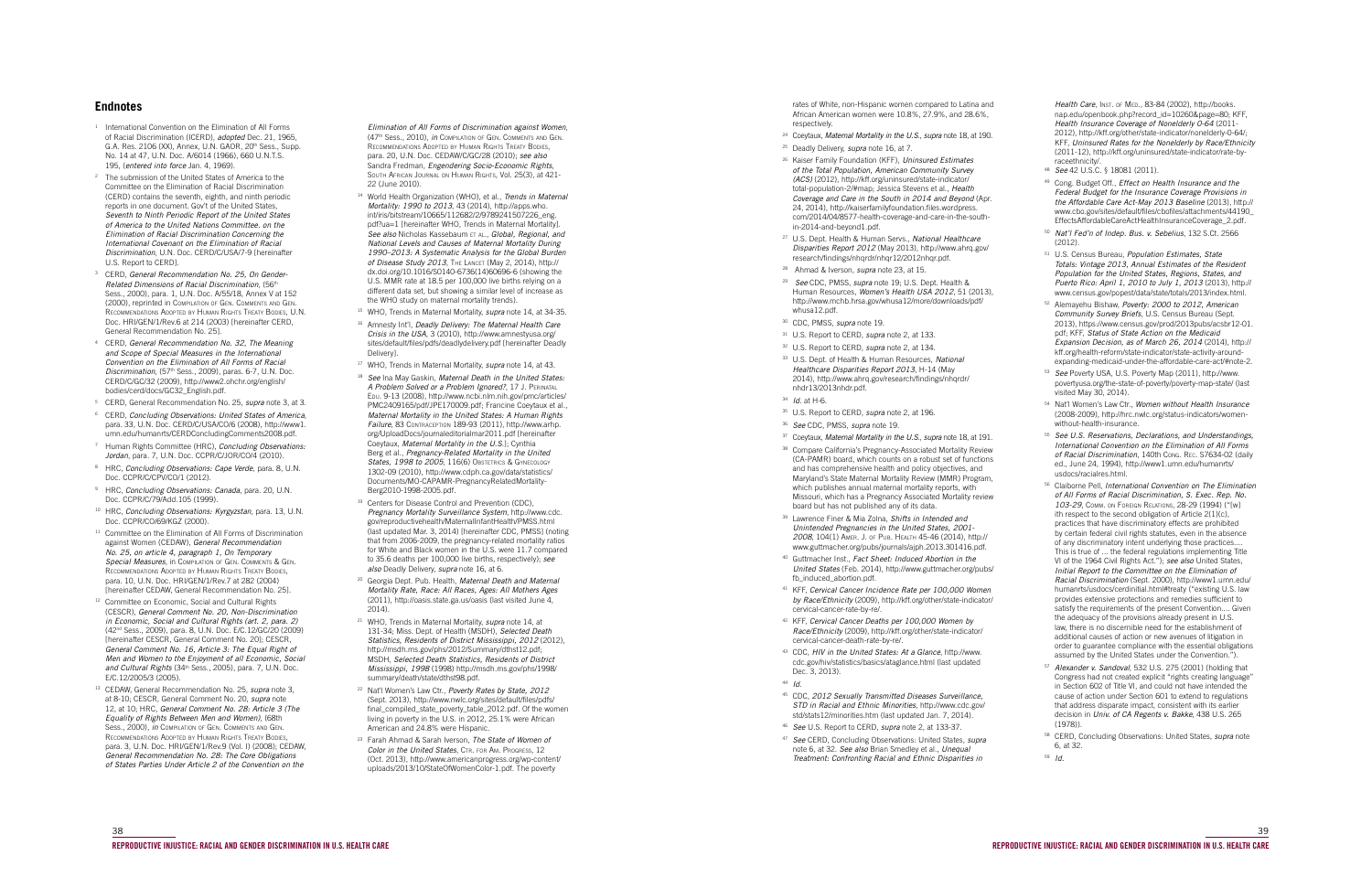- <sup>60</sup> CERD, Concluding Observations: United States, *supra* note 6, at 33.
- <sup>61</sup> Human Rights Council (HR Council), *Resolution 11/8: Preventable Maternal Mortality and Morbidity and Human Rights*, U.N. Doc. A/HRC/RES/11/8 (2009).
- <sup>62</sup> HR Council, *Resolution 18: Preventable Maternal Mortality and Morbidity and Human Rights*, U.N. Doc. A/HRC/18/L.8 (2011).
- <sup>63</sup> Rep. of the UN High Commissioner for Human Rights (UNHCR), *Technical Guidance on the Application of a Human Rights-Based Approach to the Implementation of Policies and Programmes to Reduce Preventable Maternal Morbidity and Mortality*, paras. 67-73, U.N. Doc. A/ HRC/21/22 (2012).
- <sup>64</sup> Forty-six percent of non-citizens are uninsured compared to 15% of U.S.-born citizens and 23% of naturalized citizens. KFF, *Key Facts on Health Coverage for Low-Income Immigrants Today and Under Health Reform,* 2 (Feb. 2012), http://www.kff.org/uninsured/upload/8279.pdf.
- <sup>65</sup> *Id.*; KFF, *Summary: Five Basic Facts on Immigrants and Their Health Care*, 6 (Mar. 2008), http://www.kff.org/ medicaid/upload/7761.pdf.
- <sup>66</sup> KFF, Key Facts, *supra* note 64.
- <sup>67</sup> "Lawfully present" immigrants are those on the road to citizenship or who have otherwise have been granted permission to remain in the United States on a temporary or permanent basis, such as lawful permanent residents, individuals with work authorization, refugees, and asylees.
- <sup>68</sup> The 1996 Personal Responsibility and Work Opportunity Reconciliation Act ("PRWORA") placed further restrictions on immigrants' eligibility for Medicaid and the Children's Health Insurance Program ("CHIP"). Personal Responsibility and Work Opportunity Reconciliation Act of 1996, Pub. L. No. 104-193, 110 Stat. 2105 (Aug. 22, 1996).
- <sup>69</sup> The federal government covers emergency care including labor and delivery and post-delivery care for up to 60 days under Emergency Medicaid for all those who are otherwise eligible for Medicaid but for their immigration status. In addition, a 2009 federal rule grants states the option under the CHIP to provide prenatal care to lawfully present pregnant women without requiring the five-year waiting period. However, as of February 2014, only 16 out of 50 states have opted into this program. Some states fill in the gaps in coverage of undocumented immigrants by using state-only funds to provide Medicaid services. As of March 2011, 15 states use state funds to cover lawfully-present immigrants who would be subject to the federal waiting period. KFF, Key Facts, *supra* note 64, at 5-6. Eight states offer health coverage to immigrants regardless of their immigration status, but these states usually restrict such coverage to special groups like children or pregnant women, or cover limited services.
- <sup>70</sup> Elizabeth Patchias & Judy Waxman, *Women and Health Coverage: The Affordability Gap*, Nat'l Women's Law Ctr., (Apr. 2007), http://www.nwlc.org/sites/default/files/pdfs/ NWLCCommonwealthHealthInsuranceIssueBrief2007.pdf.
- <sup>71</sup> Adam Sonfield, *The Impact of Anti-Immigrant Policy on Publicly Subsidized Reproductive Health Care*, 10 Guttmacher Pol'y Review 7-8 (2007), http://www.guttmacher. org/pubs/gpr/10/1/gpr100107.pdf. In 2012, non-citizens, including both lawfully present and undocumented immigrants, made up nearly 20% of the U.S. uninsured population. Of the uninsured population surveyed in the same year, nearly half put off or postponed getting necessary health care. KFF, *Key Facts about the Uninsured Population* (Sept. 26, 2013), http://kff.org/uninsured/factsheet/key-facts-about-the-uninsured-population/; Israel D.

Alba et al., *Impact of U.S. Citizenship Status on Cancer Screening Among Immigrant Women*, 20(3) J. Gen Intern Med. 290–96 (2005).

- <sup>72</sup> Anna Brown & Eileen Patten, *Statistical Portrait of the Foreign-Born Population in the United States, 2012*, Pew Research Hispanic Trends Project (Apr. 29, 2014), http:// www.pewhispanic.org/.
- <sup>73</sup> R. Moonesinghe et al., *Morbidity and Mortality Weekly Report (MMWR): Health Insurance Coverage—United States, 2008 and 2010*, 62(3) MMWR 61-64 (Nov. 22, 2013), http://www.cdc.gov/mmwr/preview/mmwrhtml/ su6203a10.htm.
- <sup>74</sup> Title X of the Public Health Service Act, 42 U.S.C. §300(1001) is the federal program that provides funding to states for family planning services. Title X of the Public Health Service Act, 42 U.S.C. §300(1001); U.S. Dep't Health & Human Servs., *About Title X Grants*, http://www. hhs.gov/opa/title-x-family-planning/title-x-policies/about-titlex-grants/#section-1001.
- <sup>75</sup> The Rio Grande Valley borders Mexico, and is made up of four counties: Starr, Hidalgo, Willacy, and Cameron. *See* Texas State Historical Association, Rio Grande Valley, http:// www.tshaonline.org/handbook/online/articles/ryr01. Most of the Valley has been designated by the federal government as medically underserved, meaning that the population has a shortage of health services and providers while facing elevated health risks and numerous socioeconomic barriers to health access. *See* Ctr. for Reprod. Rts., *Nuestra Salud, Nuestra Voz, Nuestro Texas: The Fight for Reproductive Health in the Rio Grande Valley*, 15 (2013), http://www. nuestrotexas.org/pdf/NT-single.pdf.
- <sup>76</sup> KFF, *Health Coverage for the Hispanic Population Today and Under the Affordable Care Act*, 4 (Apr. 2013), http:// kaiserfamilyfoundation.files.wordpress.com/2013/04/84321. pdf.
- <sup>77</sup> U.S. Report to CERD, *supra* note 2, at 196.
- <sup>78</sup> *Id.* at 197.
- <sup>79</sup> Jennifer Frost et al., *Contraceptive Needs and Services, 2010*, Guttmacher Inst. 8 (2013), http://www.guttmacher. org/pubs/win/contraceptive-needs-2010.pdf.
- <sup>80</sup> *Id.* at 16-17.
- <sup>81</sup> CERD, *Concluding Observations: Argentina*, para. 11, U.N. Doc. CERD/C/65/Co/1 (2004).
- <sup>82</sup> *See* CERD, *Concluding Observations: Georgia*, para. 16, U.N. Doc. CERD/C/GEO/CO/3 (2007); *Norway*, para. 9, U.N. Doc. CERD/C/NOR/CO/19-20 (2011); *Sweden*, para. 17, U.N. Doc. CERD/C/SWE/CO/18 (2008). *See also* other CERD Concluding Observations on the topic of non-citizens and access to health care, e.g., CERD *Concluding Observations: Slovakia*, para. 11, U.N. Doc. CERD/C/65/CO/7 (2004); *Republic of Moldova*, para. 18, U.N. Doc. CERD/C/60/CO/9 (2002); *United Kingdom of Great Britain and Northern Ireland*, para. 23, U.N. Doc. CERD/C/63/CO/11 (2003); CERD, Concluding Observations: Argentina, *supra* note 81, at 5; *Saudi Arabia*, para. 6, U.N. Doc., CERD/C/62/CO/8 (2003); *Azerbaijan*, para. 12, U.N. Doc. CERD/C/AZE/CO/4 (2005); *Georgia*, para. 16, U.N. Doc. CERD/C/GEO/CO/3  $(2005)$
- <sup>83</sup> CERD, *General Recommendation No. 30, Discrimination Against Non-Citizens* (64th Sess., 2004), para. 3, U.N. Doc. CERD/C/64/Misc.11/rev.3 (2004).
- <sup>84</sup> CERD, Concluding Observations: United States, *supra* note 6, at 33 (emphasis added).
- <sup>85</sup> HRC, *Concluding Observation on the Fourth Periodic Report of the United States*, para. 15, U.N. Doc. CCPR/C/ USA/CO/4 (Apr. 23, 2014).